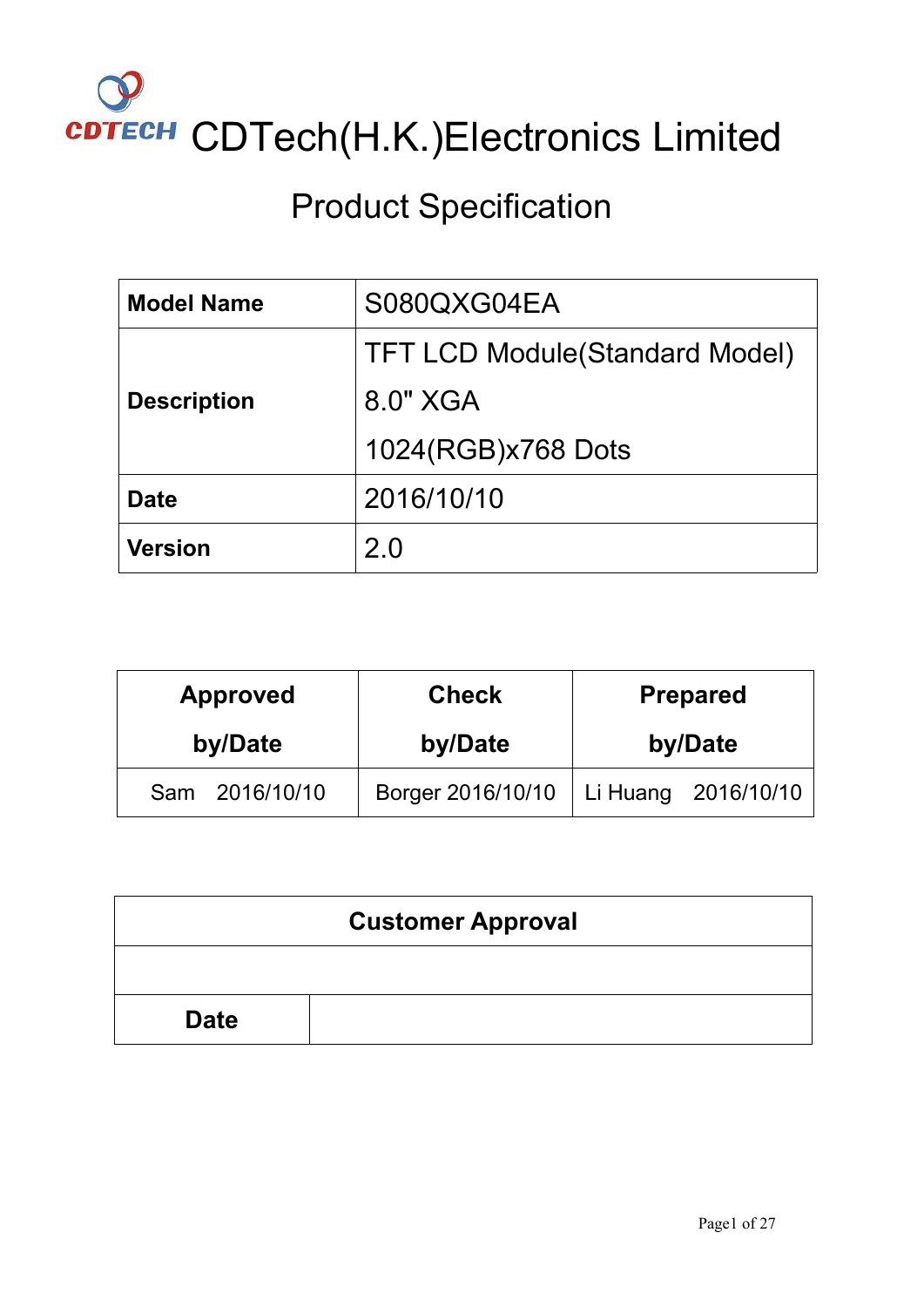# сртесн CDTech(H.K.)Electronics Limited

## **Table of Contents**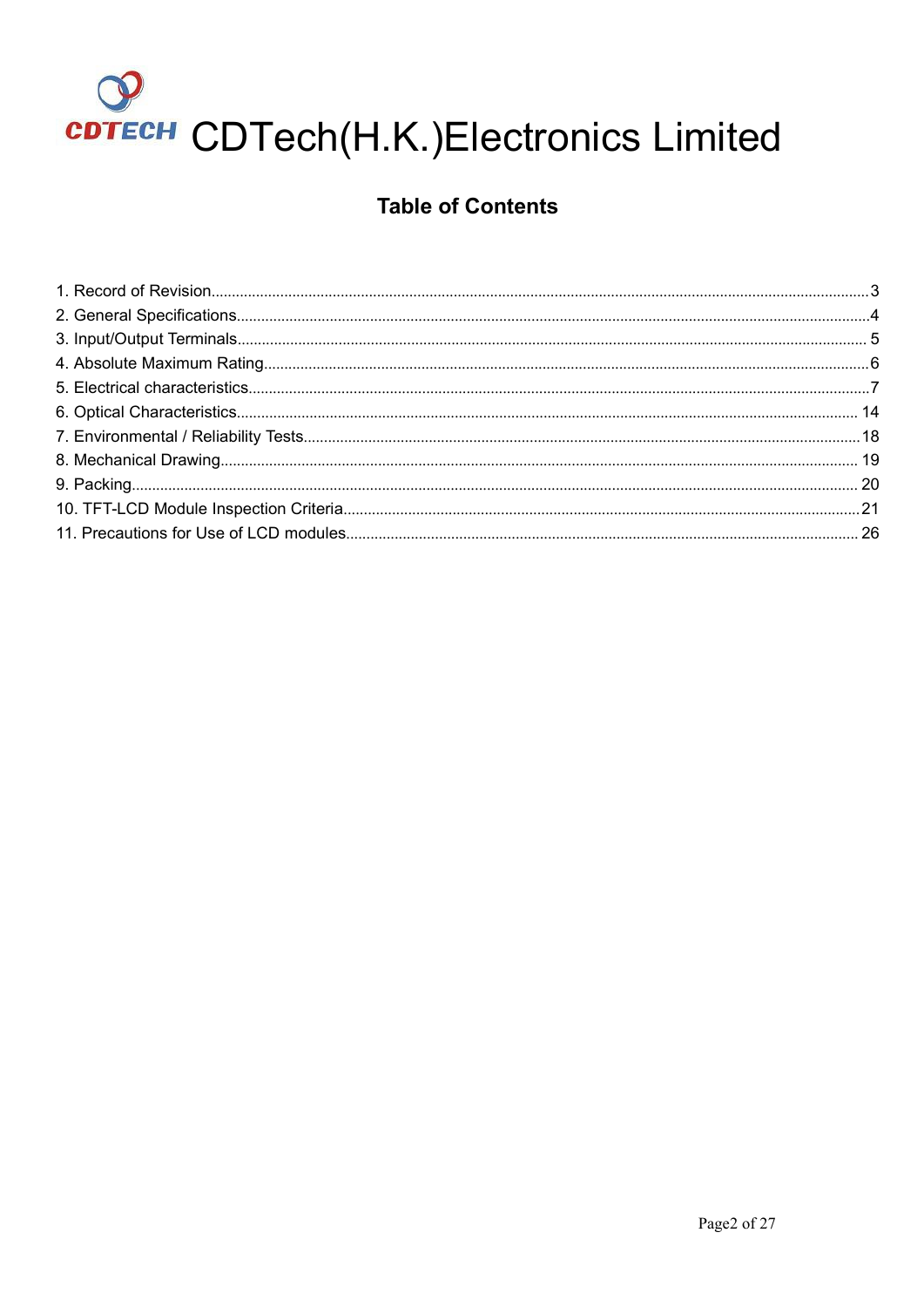

## <span id="page-2-0"></span>**1. Record of Revision**

| <b>Rev</b> | <b>Issued Date</b> | <b>Description</b> | <b>Editor</b> |
|------------|--------------------|--------------------|---------------|
| 1.0        | 2016/08/29         | First Release.     | Li Huang      |
| 2.0        | 2016/10/10         | <b>Update PN</b>   | Jack Guo      |
|            |                    |                    |               |
|            |                    |                    |               |
|            |                    |                    |               |
|            |                    |                    |               |
|            |                    |                    |               |
|            |                    |                    |               |
|            |                    |                    |               |
|            |                    |                    |               |
|            |                    |                    |               |
|            |                    |                    |               |
|            |                    |                    |               |
|            |                    |                    |               |
|            |                    |                    |               |
|            |                    |                    |               |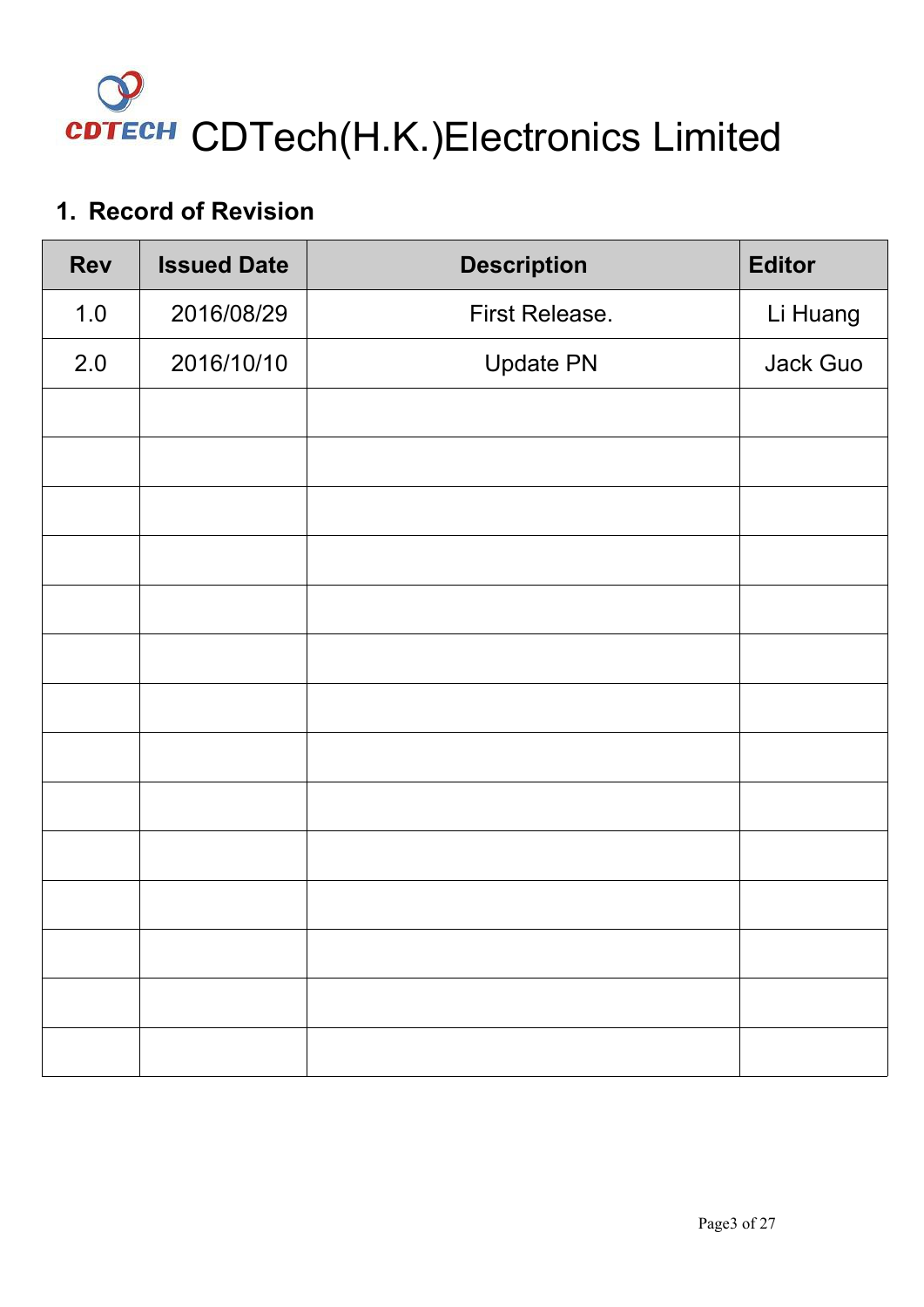

## <span id="page-3-0"></span>**2. General Specifications**

|                   | Feature                            | <b>Spec</b>                    |  |
|-------------------|------------------------------------|--------------------------------|--|
|                   | <b>Size</b>                        | 8.0 inch                       |  |
|                   | <b>Resolution</b>                  | 1024(horizontal)*768(Vertical) |  |
|                   | Interface                          | <b>LVDS</b>                    |  |
|                   | Connect type                       | Connector                      |  |
|                   | <b>Display Colors</b>              | 16.7M                          |  |
| Characteristics   | Technology type                    | a-Si                           |  |
|                   | Pixel pitch (mm)                   | 0.1583*0.1583                  |  |
|                   | <b>Pixel Configuration</b>         | R.G.B.-Stripe                  |  |
|                   | <b>Display Mode</b>                | Normally Black                 |  |
|                   | Driver IC                          | <b>TBD</b>                     |  |
|                   | <b>Viewing Direction</b>           | Full view                      |  |
|                   | LCM ( $W \times H \times D$ ) (mm) | 183.00*141.00*6.15             |  |
|                   | Active Area(mm)                    | 162.05*121.54                  |  |
| <b>Mechanical</b> | Weight (g)                         | 169 <sub>g</sub>               |  |
|                   | <b>LED Numbers</b>                 | 27 LED <sub>s</sub>            |  |

Note 1: Requirements on Environmental Protection: RoHs Note 2: LCM weight tolerance: +/- 5%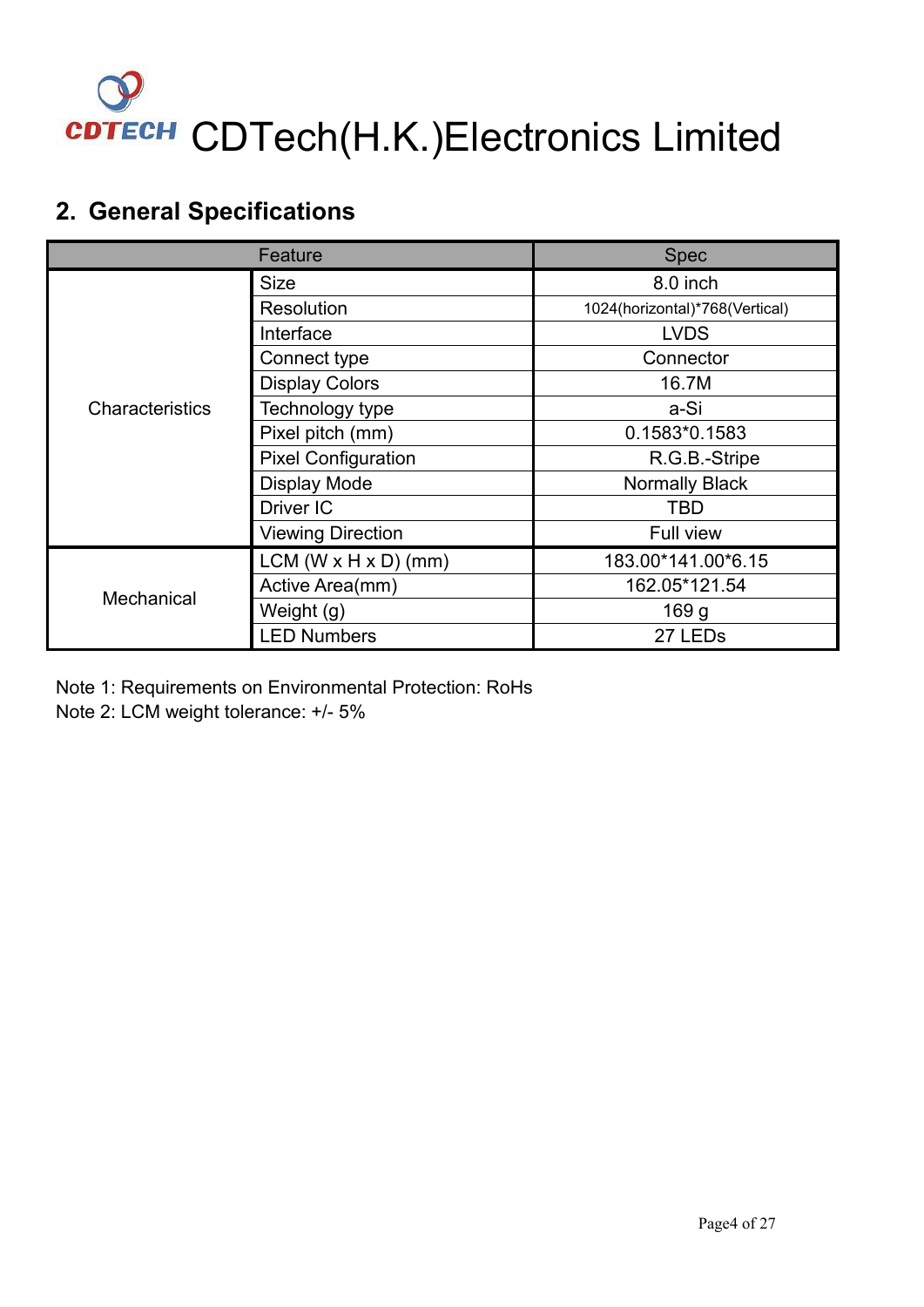# <span id="page-4-0"></span>**3. Input/Output Terminals**

| No.                     | <b>Symbol</b>  | <b>Description</b>                                                                                                           |
|-------------------------|----------------|------------------------------------------------------------------------------------------------------------------------------|
| 1                       | <b>VCOM</b>    | Common voltage                                                                                                               |
| $\overline{2}$          | <b>VDD</b>     | 3.3V Power                                                                                                                   |
| 3                       | <b>VDD</b>     | 3.3V Power                                                                                                                   |
| $\overline{\mathbf{4}}$ | <b>NC</b>      | Not connect                                                                                                                  |
| 5                       | <b>RESET</b>   | Global reset pin Active low enter reset state Suggest to<br>connecting with an<br>RC reset Normally pull hight(R=100K,C=1UF) |
| 6                       | <b>STBYB</b>   | Standby mode normally pull high STBYB="1", timing<br>control , source driver will turn off all output are high-Z             |
| $\overline{7}$          | <b>GND</b>     | <b>System Ground</b>                                                                                                         |
| 8                       | RXIN0-         | Negative LVDS differential data input                                                                                        |
| 9                       | RXIN0+         | Positive LVDS differential data input                                                                                        |
| 10                      | <b>GND</b>     | <b>System Ground</b>                                                                                                         |
| 11                      | RXIN1-         | Negative LVDS differential data input                                                                                        |
| 12                      | RXIN1+         | Positive LVDS differential data input                                                                                        |
| 13                      | <b>GND</b>     | <b>System Ground</b>                                                                                                         |
| 14                      | RXIN2-         | Negative LVDS differential data input                                                                                        |
| 15                      | <b>RXIN12+</b> | Positive LVDS differential data input                                                                                        |
| 16                      | <b>GND</b>     | <b>System Ground</b>                                                                                                         |
| 17                      | <b>RXCLK-</b>  | Negative LVDS differential clock input                                                                                       |
| 18                      | RXCLK+         | Positive LVDS differential clock input                                                                                       |
| 19                      | <b>GND</b>     | <b>System Ground</b>                                                                                                         |
| 20                      | RXIN3-         | Negative LVDS differential data input                                                                                        |
| 21                      | RXIN3+         | Positive LVDS differential data input                                                                                        |
| 22                      | <b>GND</b>     | <b>System Ground</b>                                                                                                         |
| 23                      | <b>NC</b>      | Not connect                                                                                                                  |
| 24                      | <b>NC</b>      | Not connect                                                                                                                  |
| 25                      | <b>GND</b>     | <b>System Ground</b>                                                                                                         |
| 26                      | NC             | Not connect                                                                                                                  |
| 27                      | <b>DIMO</b>    | Backlight CABC controller signal output                                                                                      |
| 28                      | <b>SELB</b>    | 6bit/8bit mode select H:6bit /L:8bit<br>Note1                                                                                |
| 29                      | <b>AVDD</b>    | <b>Power for Analog Circuit</b>                                                                                              |
| 30                      | <b>GND</b>     | System Ground                                                                                                                |
| 31                      | NC(LED-)       | Not connect                                                                                                                  |
| 32                      | $NC(LED-)$     | Not connect                                                                                                                  |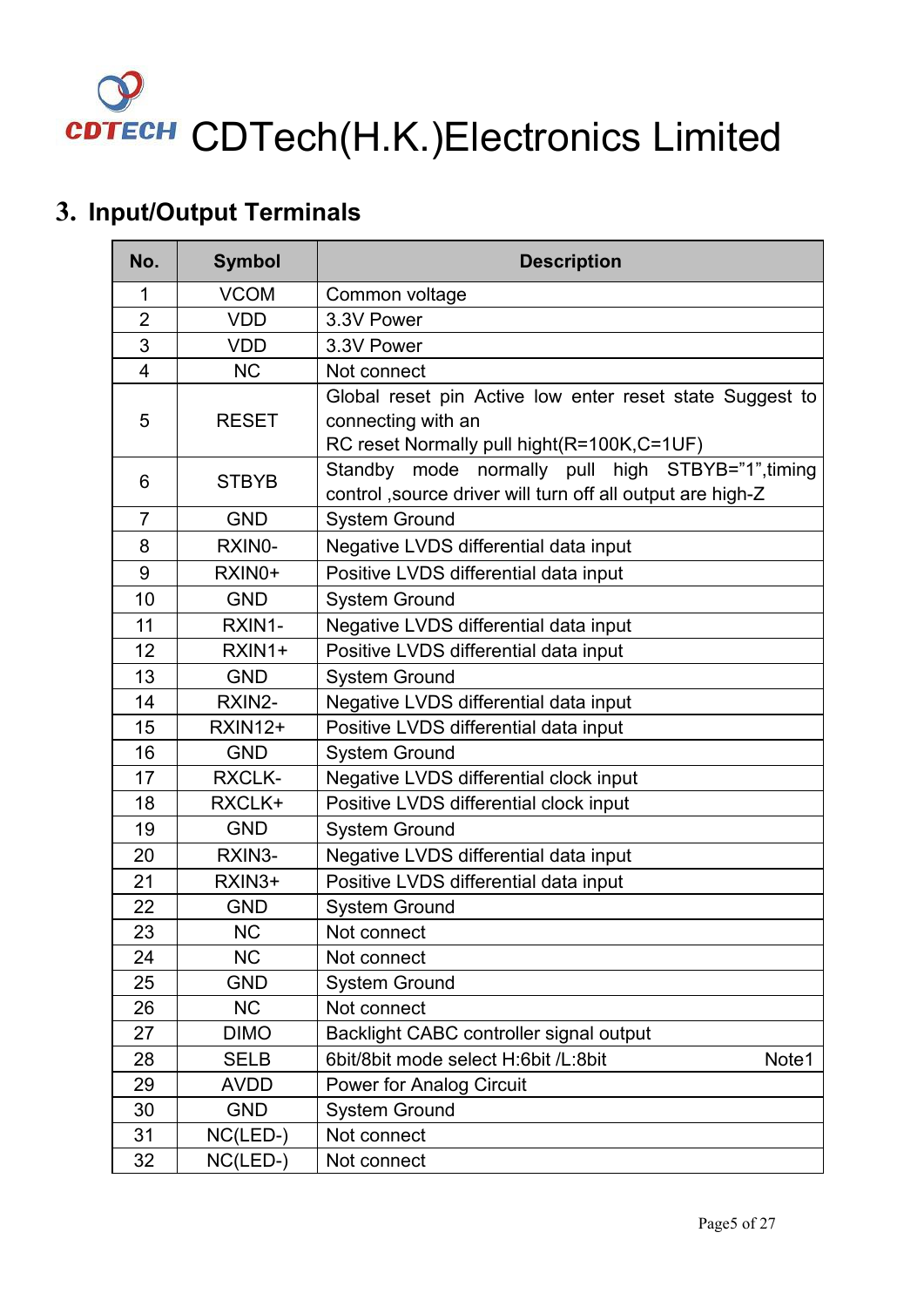<span id="page-5-0"></span>

| 33 | L/R        | Horizontal inversion      | Note <sub>3</sub> |
|----|------------|---------------------------|-------------------|
| 34 | U/D        | <b>Vertical inversion</b> | Note <sub>3</sub> |
| 35 | <b>VGL</b> | Positive power for TFT    |                   |
| 36 | CABCEN1    | CABC H/W enable           | Note <sub>2</sub> |
| 37 | CABCEN0    | CABC H/W enable           | Note <sub>2</sub> |
| 38 | <b>VGH</b> | Positive power for TFT    |                   |
| 39 | $NC(LED+)$ | Not connect               |                   |
| 40 | $NC(LED+)$ | Not connect               |                   |

I: input, O: output, P: Power

Note1: If LVDS input data is 6 bits, selb must be set to High;

If LVDS input data is 8 bits, selb must be set to Low.

Note2: When CABC\_EN="00", CABC OFF.

When CABC\_EN="01", user interface image.

When CABC EN="10", still picture.

When CABC EN="11", moving image.

When CABC off, don't connect DIMO, else connect it to backlight.

Note3: When L/R="0", set right to left scan direction.

When L/R="1", set left to right scan direction.

When U/D="0", set top to bottom scan direction.

When U/D="1", set bottom to top scan direction.

## **4. Absolute Maximum Rating**

| <b>Item</b>                  | <b>Symbol</b>                    | <b>MIN</b> | <b>Typ</b>               | <b>MAX</b> | Unit        | <b>Remark</b>            |
|------------------------------|----------------------------------|------------|--------------------------|------------|-------------|--------------------------|
| <b>Supply Voltage</b>        | V <sub>DD</sub>                  | $-0.3$     | $\overline{\phantom{a}}$ |            |             | $\overline{\phantom{0}}$ |
| <b>Operating Temperature</b> | <b>T</b> <sub>OPR</sub>          | $-20$      | -                        | 70         | $\sim$<br>◡ | -                        |
| Storage Temperature          | $\mathsf{\Gamma}_{\texttt{STG}}$ | $-30$      | $\overline{\phantom{a}}$ | 70         | $\sim$<br>◡ |                          |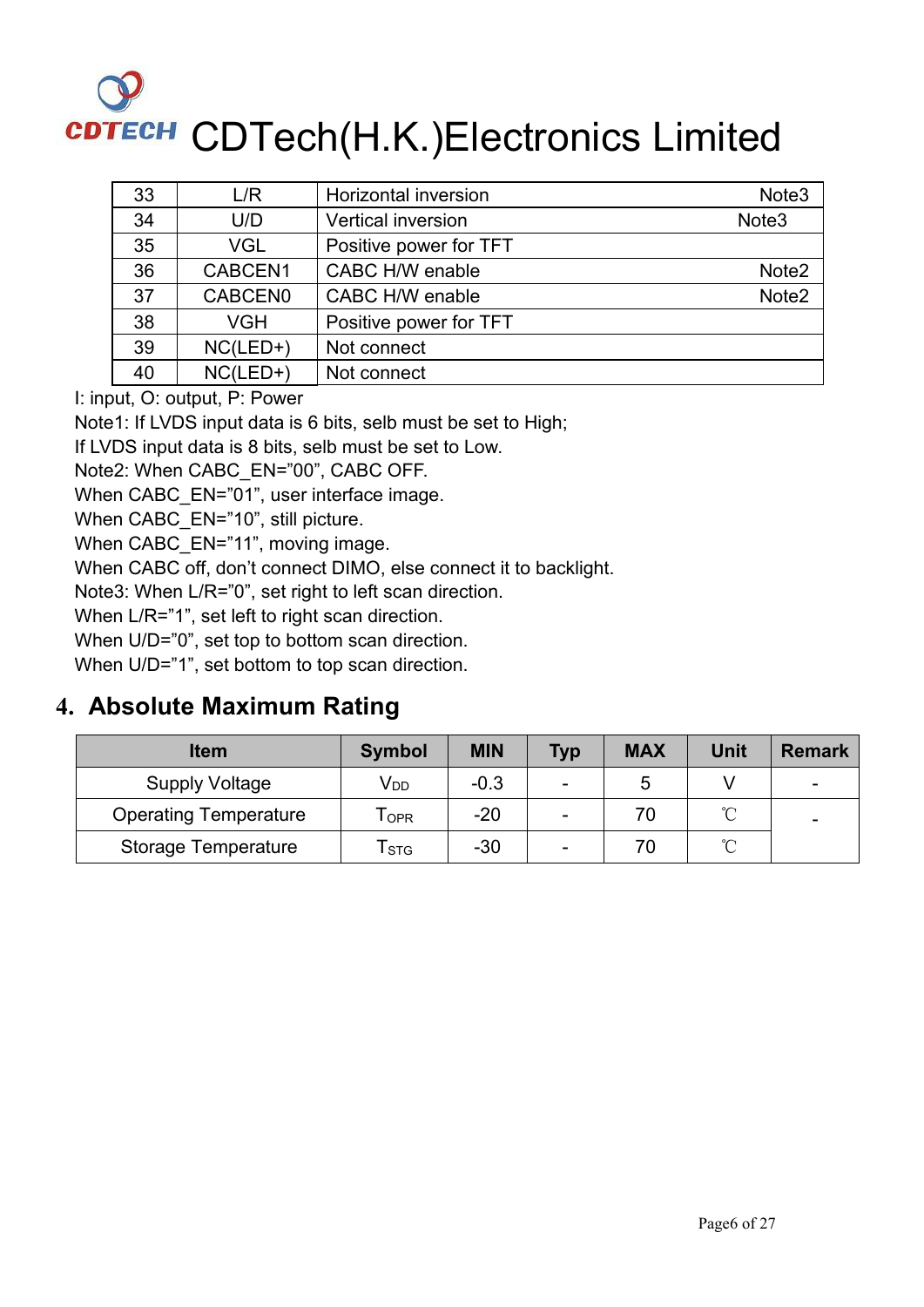## <span id="page-6-0"></span>**5. Electrical characteristics**

## **5.1 Driving TFT LCD Panel**

| <b>Item</b>              | <b>Symbol</b>          | <b>MIN</b>               | <b>TYP</b>     | <b>MAX</b>  | <b>Unit</b> | <b>Remark</b>            |  |
|--------------------------|------------------------|--------------------------|----------------|-------------|-------------|--------------------------|--|
|                          | <b>Vcc</b>             | 3.0                      | 3.3            | 3.6         | V           | $\overline{\phantom{a}}$ |  |
|                          | <b>AV<sub>DD</sub></b> | 9.8                      | 10             | 10.2        | V           |                          |  |
| Power voltage            | <b>VGH</b>             | 18.6                     | 18.9           | 19.2        | V           | $\overline{\phantom{0}}$ |  |
|                          | VGL                    | 8.1                      | 7.8            | 7.5         | V           |                          |  |
| Input signal voltage     | $V_{COM}$              | 2.6                      | 3.6            | 4.6         | V           |                          |  |
| Input logic high voltage | Vıн                    | $0.7$ V $cc$             | $\blacksquare$ | <b>Vcc</b>  | V           |                          |  |
| Input logic low voltage  | VIL                    | $\overline{\phantom{0}}$ | $\blacksquare$ | $0.3$ $Vcc$ | V           |                          |  |

Note 1: Be sure to apply VCC and VGL to the LCD first, and then apply VGH.

Note 2: VCC setting should match the signals output voltage (refer to Note 3) of customer's system board.

Note 3: Typical Vcom is only a reference value; it must be optimized according to each

LCM, please use VR and base on below application circuit.

Note 4: Reset, stbyb, selb, L/R, U/D, cabcen0, cabcen 1.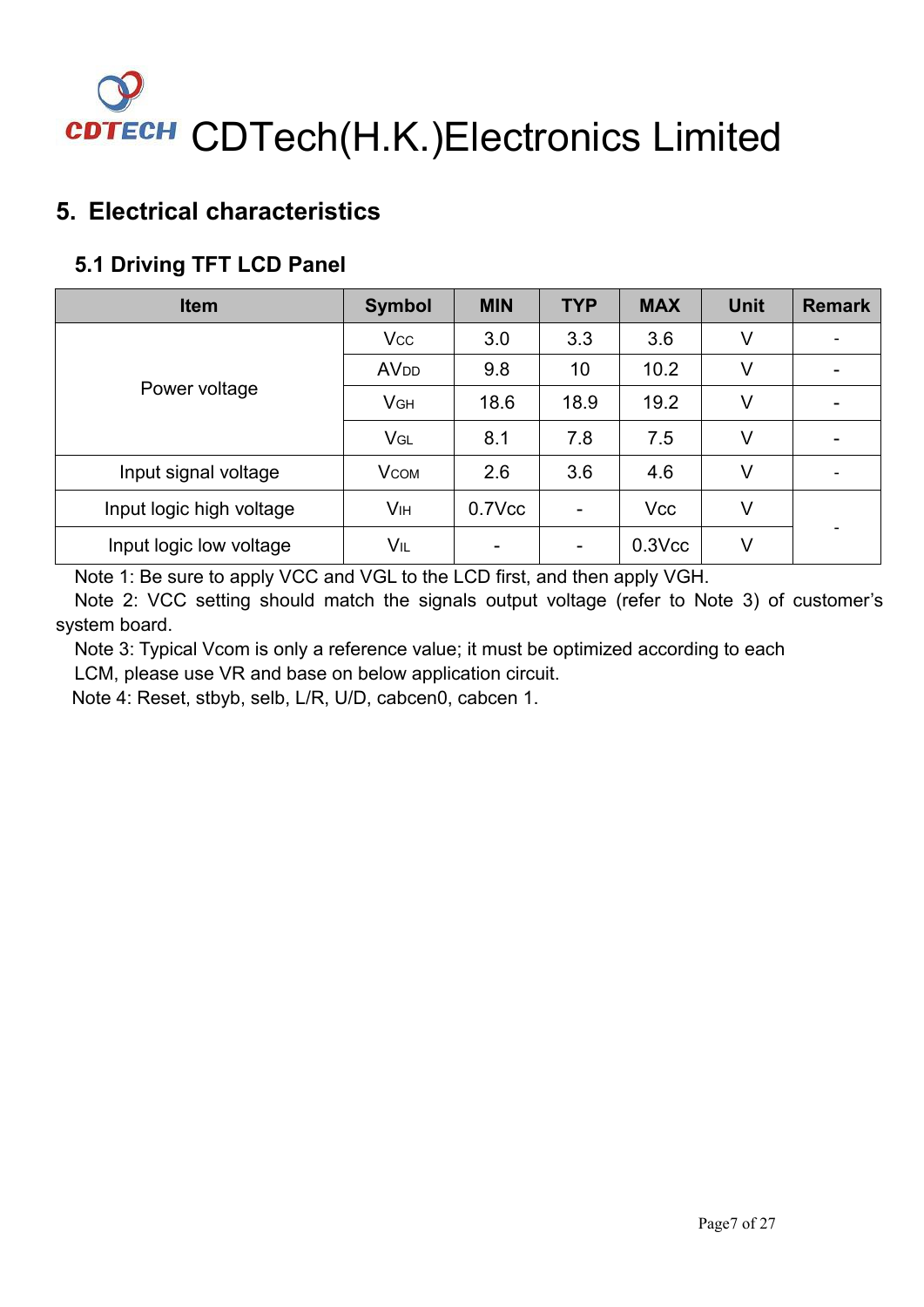## **5.2 Power ON.OFF sequence**

### 5.2.1. Power on:



### 5.2.2. Power off:

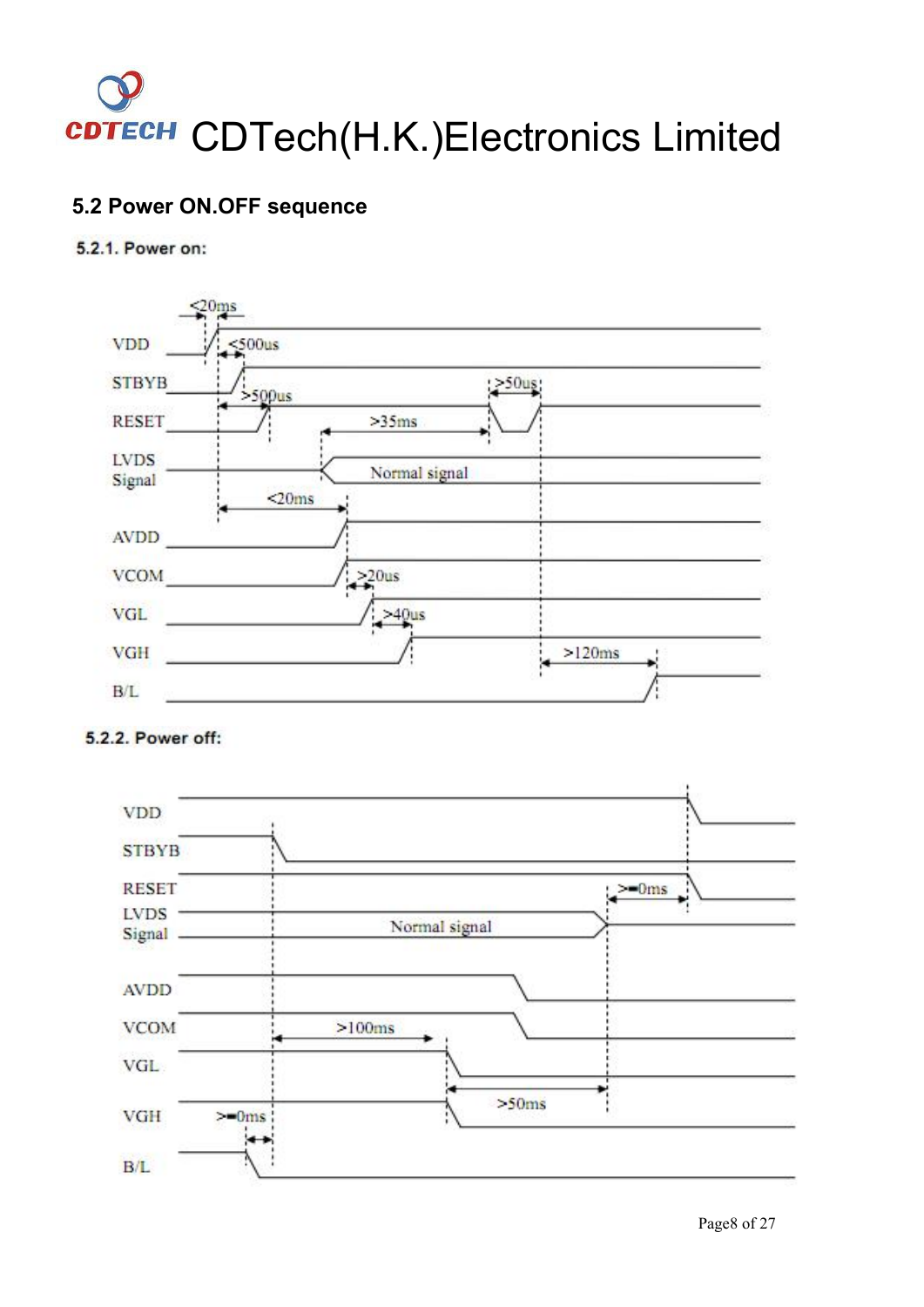### **5.3 Timing Characteristics**

### **5.3.1 AC electrical characteristics**

| Parameter              |             |      | Values            |      |      |               |
|------------------------|-------------|------|-------------------|------|------|---------------|
|                        | Symbol      | Min. | Typ.              | Max. | Unit | <b>Remark</b> |
| Clock frequency        | $R_{xFCLK}$ | 20   | Ξ                 |      | MHz  |               |
| Input data skew margin | <b>RSKM</b> | 500  | $\blacksquare$    | F    | ps   |               |
| Clock high time        | LVCH        | ۰    | $4/(7*R_{xFCLK})$ | ۰    | ns   |               |
| Clock low time         | TLVCL       | ٠    | $3/(7*R_{xFCLK})$ | š    | ns   |               |

### 5.3.2. Input Clock and Data Timing Diagram

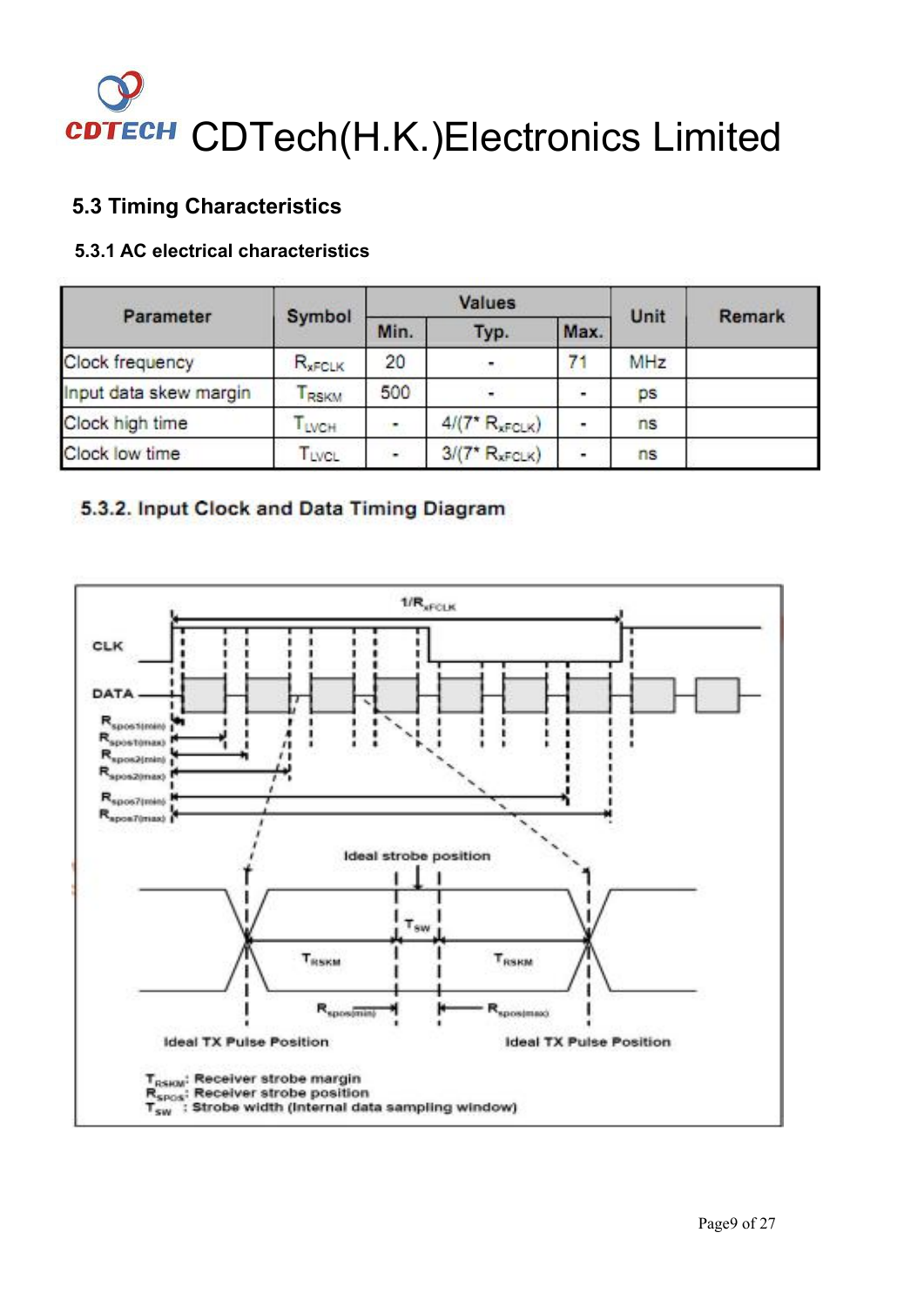### **5.3.2 DC Electrical Characteristics**

| <b>Parameter</b>                             | <b>Symbol</b>     |              | <b>Values</b> | Unit               | <b>Remark</b>           |  |
|----------------------------------------------|-------------------|--------------|---------------|--------------------|-------------------------|--|
|                                              |                   | Min.         | Typ.          | Max.               |                         |  |
| Differential input high<br>Threshold voltage | $R_{xVTH}$        | ÷            | ¥.            | $+0.1$             | ٧                       |  |
| Differential input low<br>Threshold voltage  | R <sub>xVTL</sub> | $-0.1$       |               | Ξ                  | $\overline{\mathsf{v}}$ |  |
| Input voltage range<br>(singled-end)         | $R_{xVIN}$        | $\bf{0}$     | ÷,            | 2.4                | ٧                       |  |
| Differential input common mode<br>voltage    | $R_{xVCM}$        | $ V_{ID} /2$ | ۰             | $2.4 -  V_{1D} /2$ | $\vee$                  |  |
| Differential voltage                         | $ V_{ID} $        | 0.2          |               | 0.6                | V                       |  |
| Differential input leakage current           | $RV_{x1iz}$       | $-10$        | ÷             | $+10$              | uA                      |  |

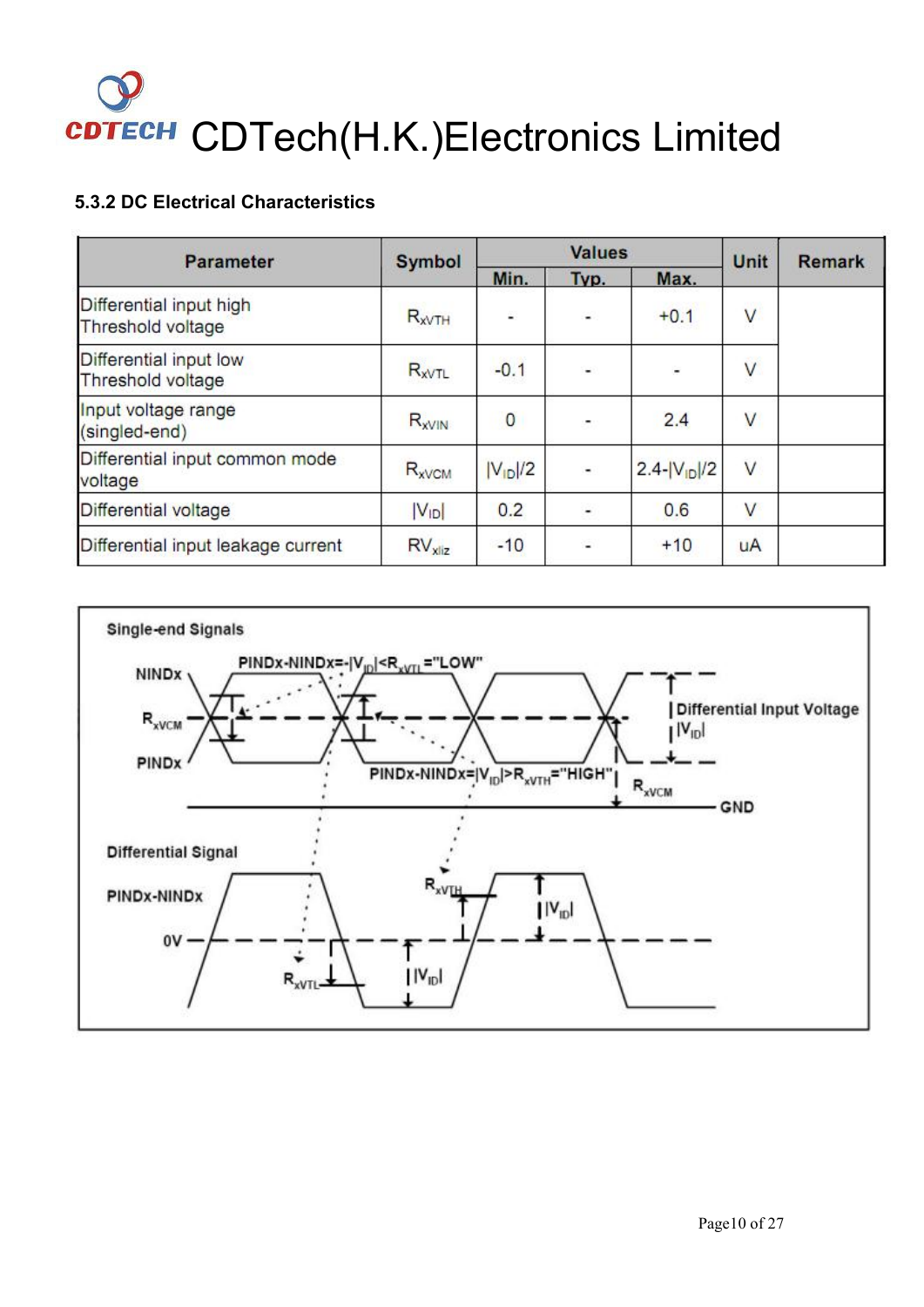### **5.3.3 Timing Diagram**

|                         |               |      | <b>Values</b> | Unit |             |                              |  |
|-------------------------|---------------|------|---------------|------|-------------|------------------------------|--|
| Item                    | <b>Symbol</b> | Min. | Typ.          | Max. |             | <b>Remark</b>                |  |
| <b>Clock Frequency</b>  | fclk          | 52   | 65            | 71   | <b>MHz</b>  | <b>Frame</b> rate<br>$=$ TBD |  |
| Horizontal display area | thd           |      | 1024          |      |             |                              |  |
| <b>HS</b> period time   | th            | 1114 | 1344          | 1400 | <b>DCLK</b> |                              |  |
| <b>HS Blanking</b>      | thb+thfp      | 90   | 320           | 376  | <b>DCLK</b> |                              |  |
| Vertical display area   | tvd           |      | 768           |      |             |                              |  |
| VS period time          | tv            | 778  | 806           | 845  | Н           |                              |  |
| <b>VS Blanking</b>      | tvb+tvfp      | 10   | 38            | 77   | Н           |                              |  |



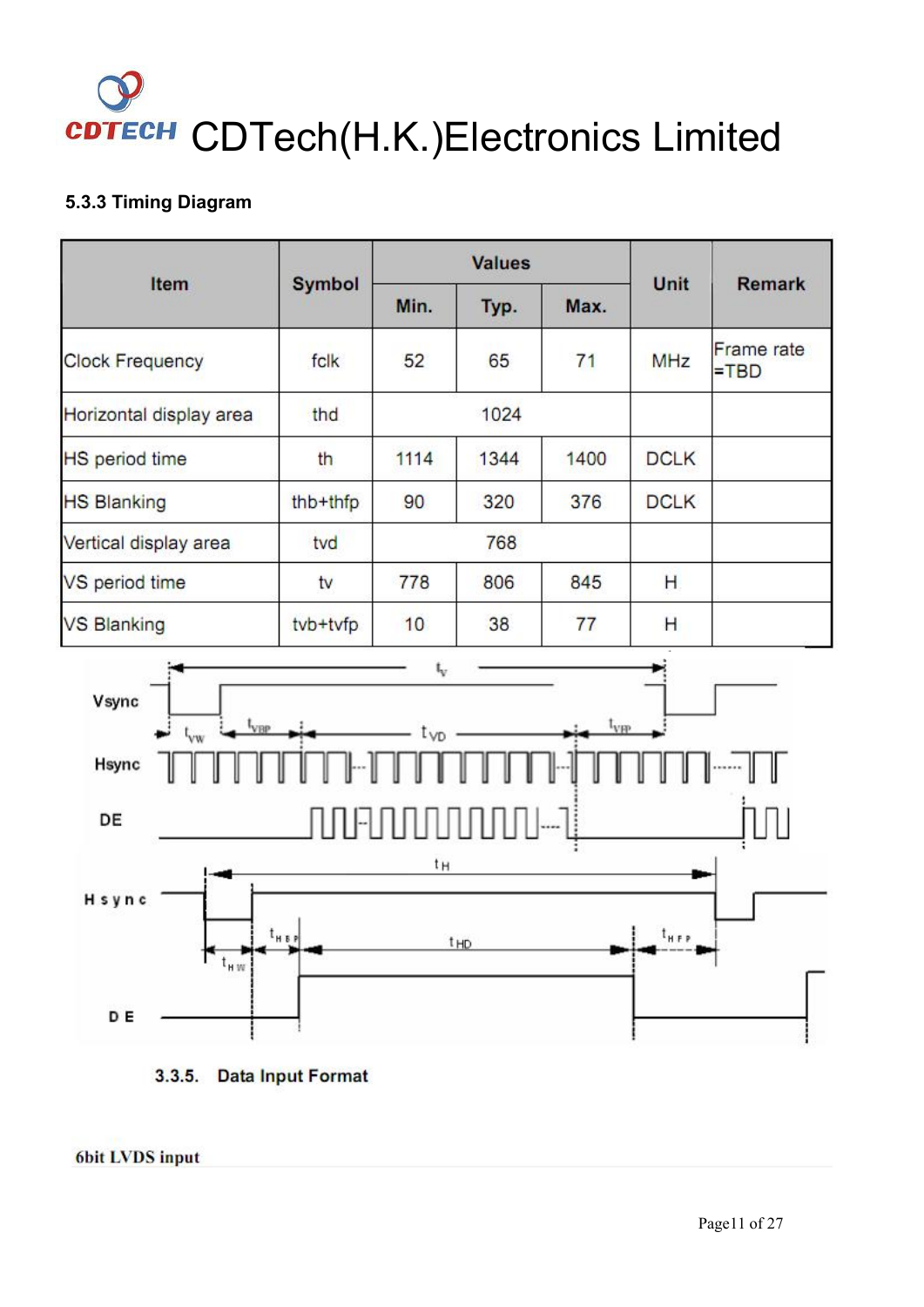

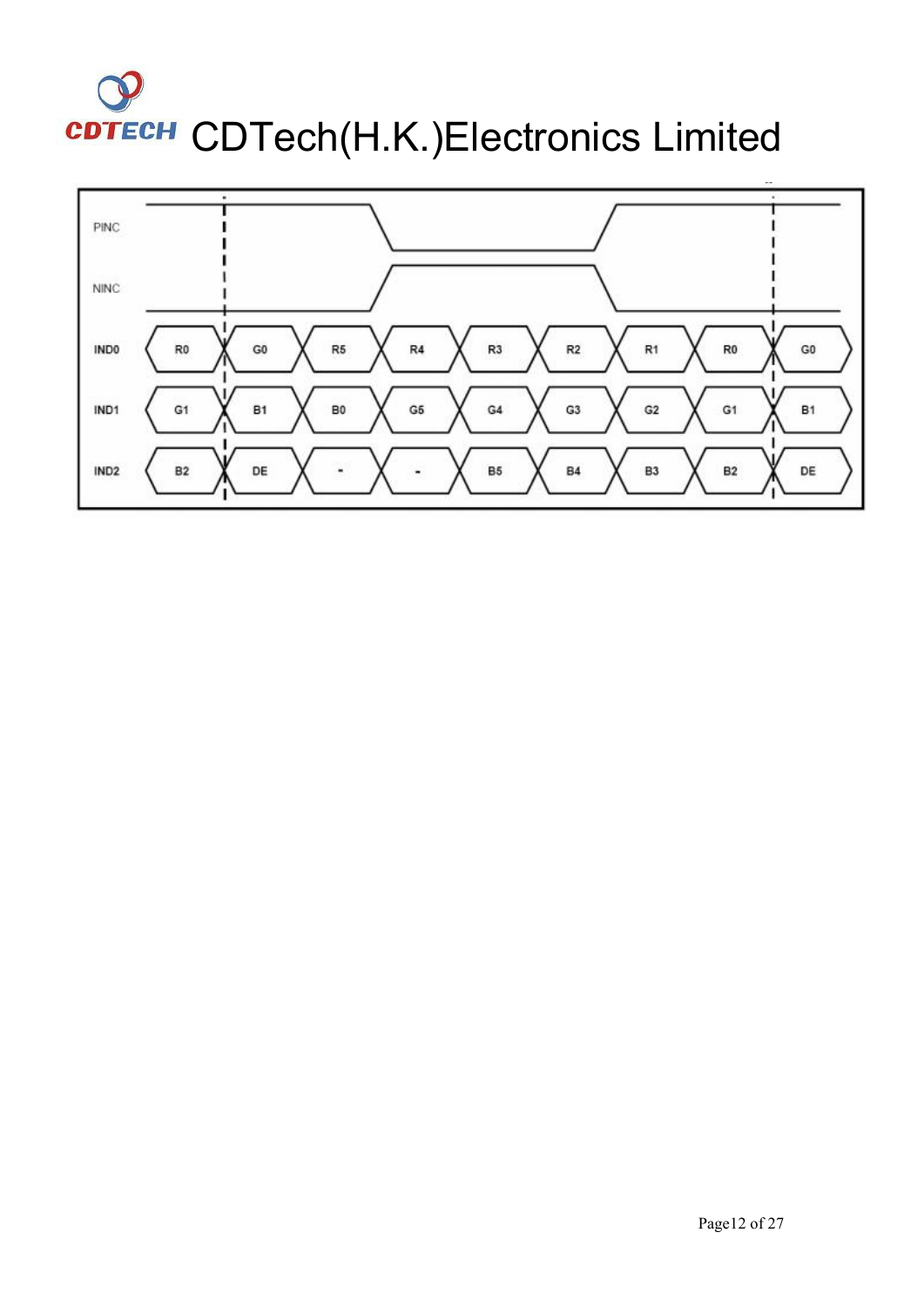## **5.4 LED Driving Conditions**

| <b>Item</b>                        | <b>Symbol</b> | <b>MIN</b> | <b>TYP</b>               | MAX                      | Unit         | Remark |
|------------------------------------|---------------|------------|--------------------------|--------------------------|--------------|--------|
| Forward Current                    | 1F            | ۰.         | 540                      | 585                      | mA           |        |
| Forward Voltage                    | $V_{\rm F}$   | ۰.         | 9.6                      | 9.9                      | $\mathbf{V}$ |        |
| <b>Backlight Power consumption</b> | $W_{BL}$      | ۰.         | 5.18                     | 5.79                     | W            |        |
| LED Lifetime                       |               | 50000      | $\overline{\phantom{0}}$ | $\overline{\phantom{0}}$ | Hrs          |        |

Note 1: Each LED: IF =60 mA, VF =3.2+/0.2V.

Note 2: Optical performance should be evaluated at Ta=25℃ only.

Note 3: If LED is driven by high current, high ambient temperature & humidity condition. The life Time of LED will be reduced. Operating life means brightness goes down to 50% initial brightness. Typical operating life time is estimated data.



Figure: LED connection of backlight(Constant Current)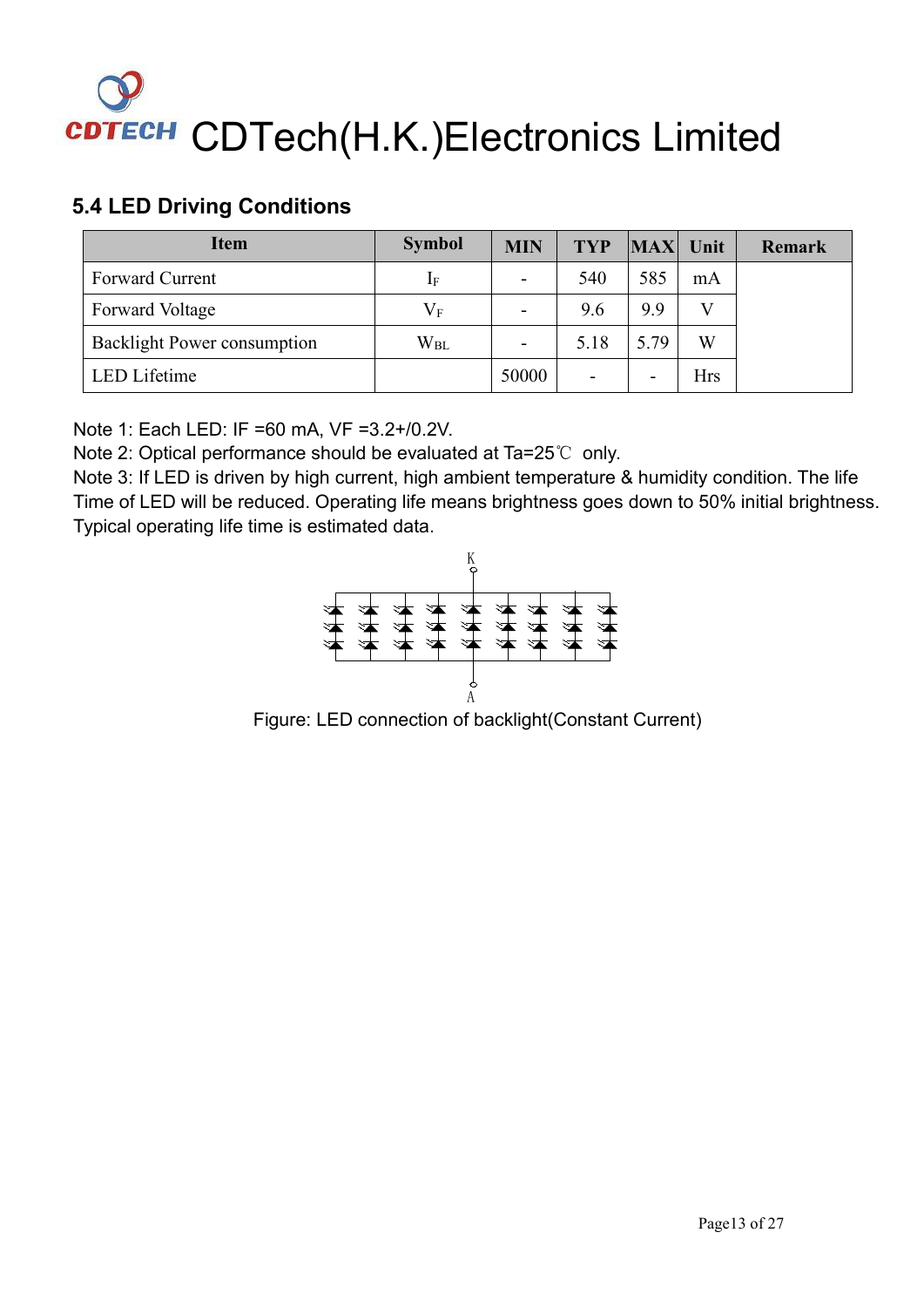

# <span id="page-13-0"></span>**6. Optical Characteristics**

| <b>Items</b>            |             | Symbol    | Condition            | Min.                     | Typ.                     | Max.                     | <b>Unit</b>              | <b>Remark</b>           | <b>Note</b>       |
|-------------------------|-------------|-----------|----------------------|--------------------------|--------------------------|--------------------------|--------------------------|-------------------------|-------------------|
| Response time           |             | $Tr+Tf$   |                      | $\overline{\phantom{0}}$ | 25                       | 50                       | ms                       | FIG.1                   | Note4             |
| <b>Contrast Ratio</b>   |             | <b>CR</b> |                      |                          | 800                      | -                        | $\overline{\phantom{a}}$ | FIG.2                   | Note1             |
| Surface<br>luminance    |             | LV        | $\theta = 0^{\circ}$ | 900                      | 1000                     | $\qquad \qquad -$        | cd/m2                    | FIG.2                   | Note2             |
| Luminance<br>uniformity |             | Yu        | $\theta = 0^{\circ}$ | 80                       | $\overline{\phantom{a}}$ |                          | $\%$                     | FIG.2                   | Note <sub>3</sub> |
|                         |             |           | ⊘=90°                | $\qquad \qquad -$        | 85                       | $\overline{\phantom{a}}$ | deg                      | FIG.3                   |                   |
|                         |             | $\theta$  | ⊘=270°               | $\overline{\phantom{a}}$ | 85                       | $\overline{\phantom{a}}$ | deg                      | FIG.3                   | Note <sub>6</sub> |
| Viewing angle           |             | Cr > 10   | ⊘=0°                 | $\overline{\phantom{a}}$ | 85                       | $\qquad \qquad -$        | deg                      | FIG.3                   |                   |
|                         |             |           | $\varnothing$ =180°  | -                        | 85                       | -                        | deg                      | FIG.3                   |                   |
|                         | Red         | Rx        |                      | <b>TBD</b>               | <b>TBD</b>               | <b>TBD</b>               | $\overline{\phantom{a}}$ |                         |                   |
|                         |             | $R_Y$     | $\theta = 0^{\circ}$ | <b>TBD</b>               | <b>TBD</b>               | <b>TBD</b>               | $\blacksquare$           |                         |                   |
|                         |             | $G_X$     |                      | <b>TBD</b>               | <b>TBD</b>               | <b>TBD</b>               | $\blacksquare$           |                         |                   |
| Chromaticity            | Green       | $G_Y$     | ⊘=0°                 | <b>TBD</b>               | <b>TBD</b>               | <b>TBD</b>               | $\blacksquare$           | FIG.2<br><b>CIE1931</b> | Note <sub>5</sub> |
|                         | <b>Blue</b> | $B_X$     | Ta= $25^\circ$       | <b>TBD</b>               | <b>TBD</b>               | <b>TBD</b>               | $\overline{\phantom{a}}$ |                         |                   |
|                         |             | $B_Y$     |                      | <b>TBD</b>               | <b>TBD</b>               | <b>TBD</b>               | $\blacksquare$           |                         |                   |
|                         | White       | $W_{X}$   |                      | 0.26                     | 0.31                     | 0.36                     | $\blacksquare$           |                         |                   |
|                         |             | Wy        |                      | 0.28                     | 0.33                     | 0.38                     | $\overline{\phantom{a}}$ |                         |                   |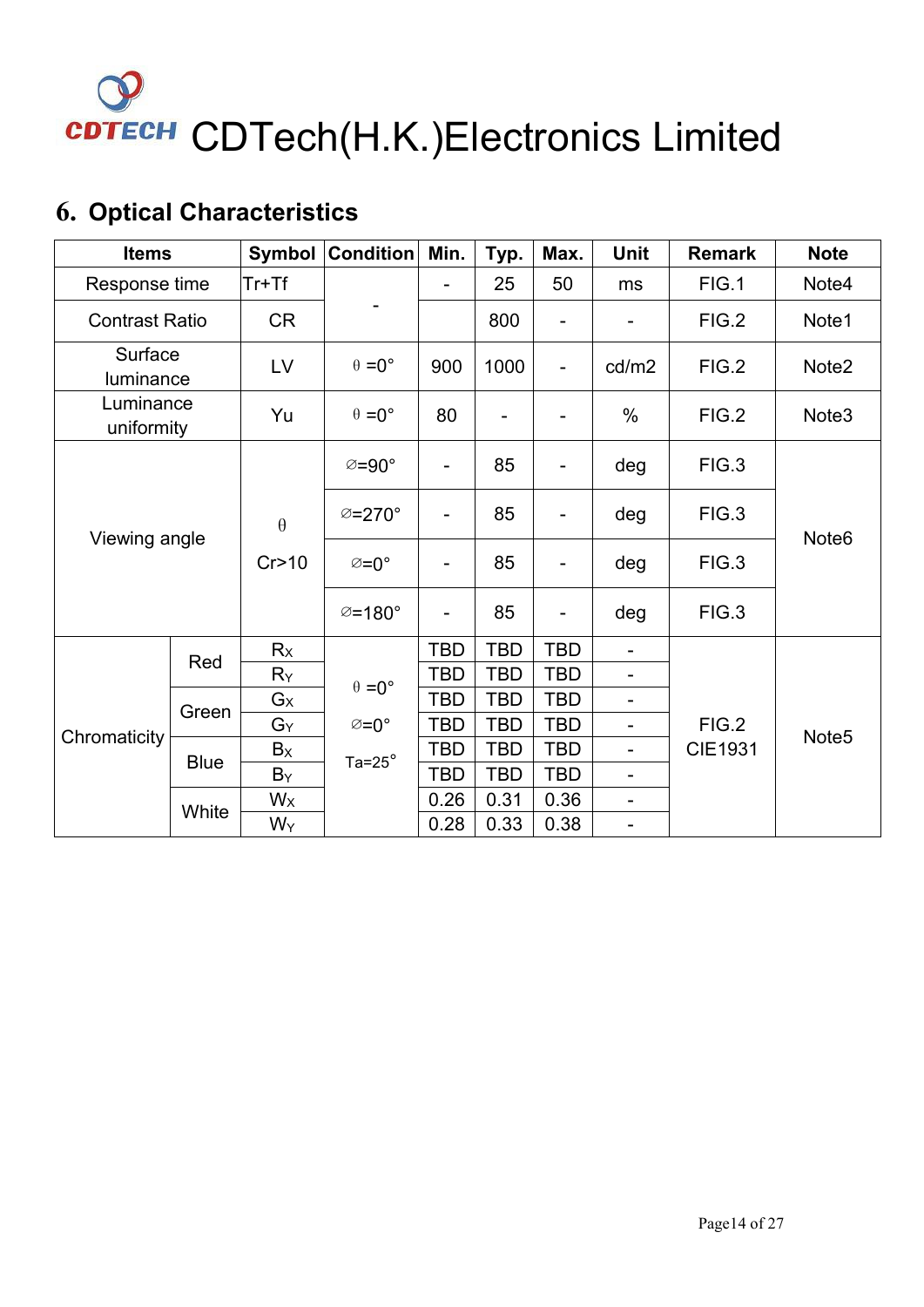### **Note1. Definition of contrast ratio**

Contrast ratio(Cr) is defined mathematically by the following formula. For more information see FIG.2.

Contrast ratio= Luminance measured when LCD on the "White" state

Luminance measured when LCD on the "Black" state

For contrast ratio, Surface Luminance, Luminance uniformity and CIE,the testing data is base on TOPCON's BM-5 or BM-7 photo detector or compatible.

### **Note2. Definition of surface luminance.**

Surface luminance is the luminance with all pixels displaying white. For more information see FIG.2.

Lv = Average Surface Luminance with all white pixels(P1,P2,P3, ......,Pn)

### **Note3. Definition of luminance uniformity**

The luminance uniformity in surface luminance is determined by measuring luminance at each test position 1 through n, and then dividing the maximum luminance of n points luminance by minimum luminance of n points luminance.For more information see FIG.2.

YUE Minimum surface luminance with all white pixels (P1,P2,P3,......,Pn)

Maximum surface luminance with all white pixels (P1,P2,P3,......,Pn)

### **Note4. Definition of response time**

The response time is defined as the LCD optical switching time interval between "White" state and "Black"state.Rise time (Tr) is the time between photo detector output intensity changed from 90% to 10%. And fall time (Tf) is the time between photo detector output intensity changed from 10% to 90%.

For additional information see FIG1.

### **Note5. Definition of color chromaticity (CIE1931)**

CIE  $(x,y)$  chromaticity, The  $x,y$  value is determined by screen active area center position P5. For more information see FIG.2.

### **Note6. Definition of viewing angle**

Viewing angle is the angle at which the contrast ratio is greater than 10. Angles are determined for the horizontal or x axis and the vertical or y axis with respect to the z axis which is normal to the LCD surface. For more information see FIG.3.

For viewing angle and response time testing, the testing data is base on Autronic-Melchers's ConoScope or DMS series Instruments or compatible.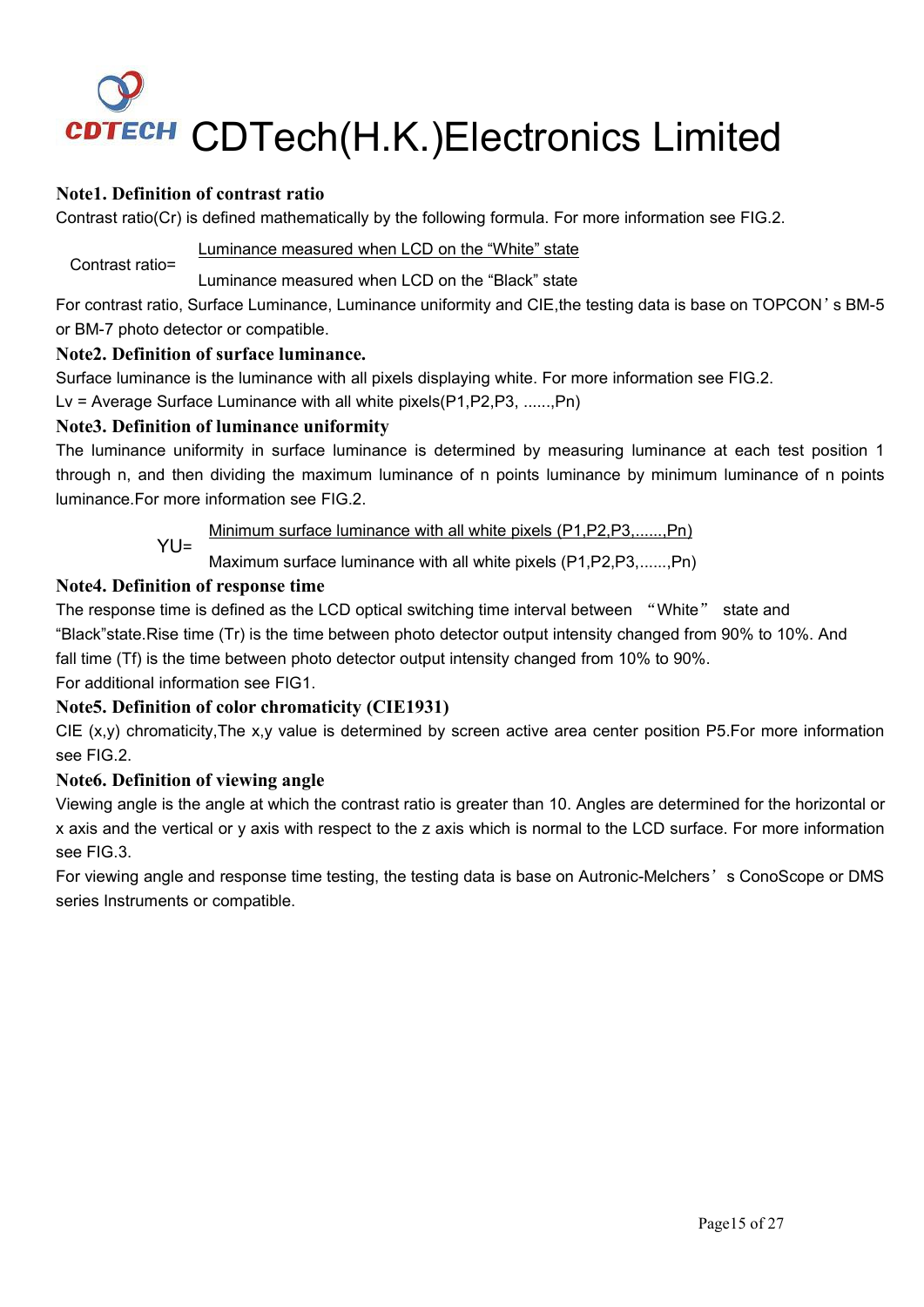# CDTech(H.K.)Electronics Limited **CDTECH**

### **FIG.1.The definition of response Time**



### **FIG.2. Measuring method for contrast ratio, surface luminance,**

### **luminance uniformity, CIE (x,y) chromaticity**

Size : S≤5"(see Figure a) A : 5 mm B : 5 mm

H,V :Active area

Light spot size  $Ø=5mm(BM-5)$  or  $Ø=7.7mm$  (BM-7)50cm distance or compatible distance from the LCD surface to detector lens.

test spot position : see Figure a.

measurement instrument : TOPCON's luminance meter BM-5 or

BM-7 or compatible (see Figure c).

Size : 5"<S≤12.3"(see Figure b) H,V :Active area

Light spot size  $\oslash$ =5mm(BM-5) or  $\oslash$ =7.7mm (BM-7)50cm distance or  $\frac{H/6}{4}$  column compatible distance from the LCD surface to detector lens. test spot position : see Figure b.

measurement instrument : TOPCON's luminance meter BM-5 or

BM-7 or compatible (see Figure c).







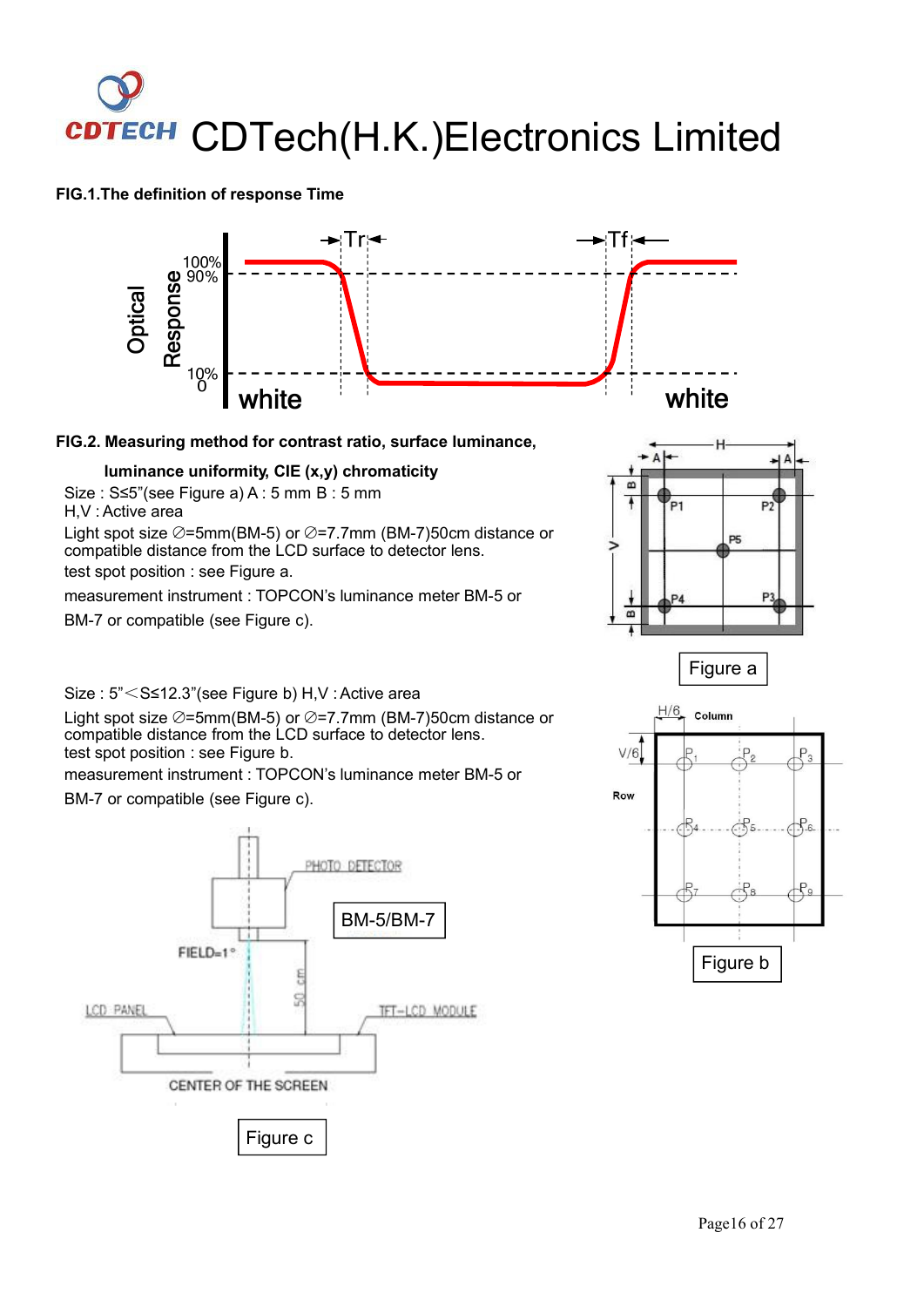### **FIG.3.The definition of viewing angle**

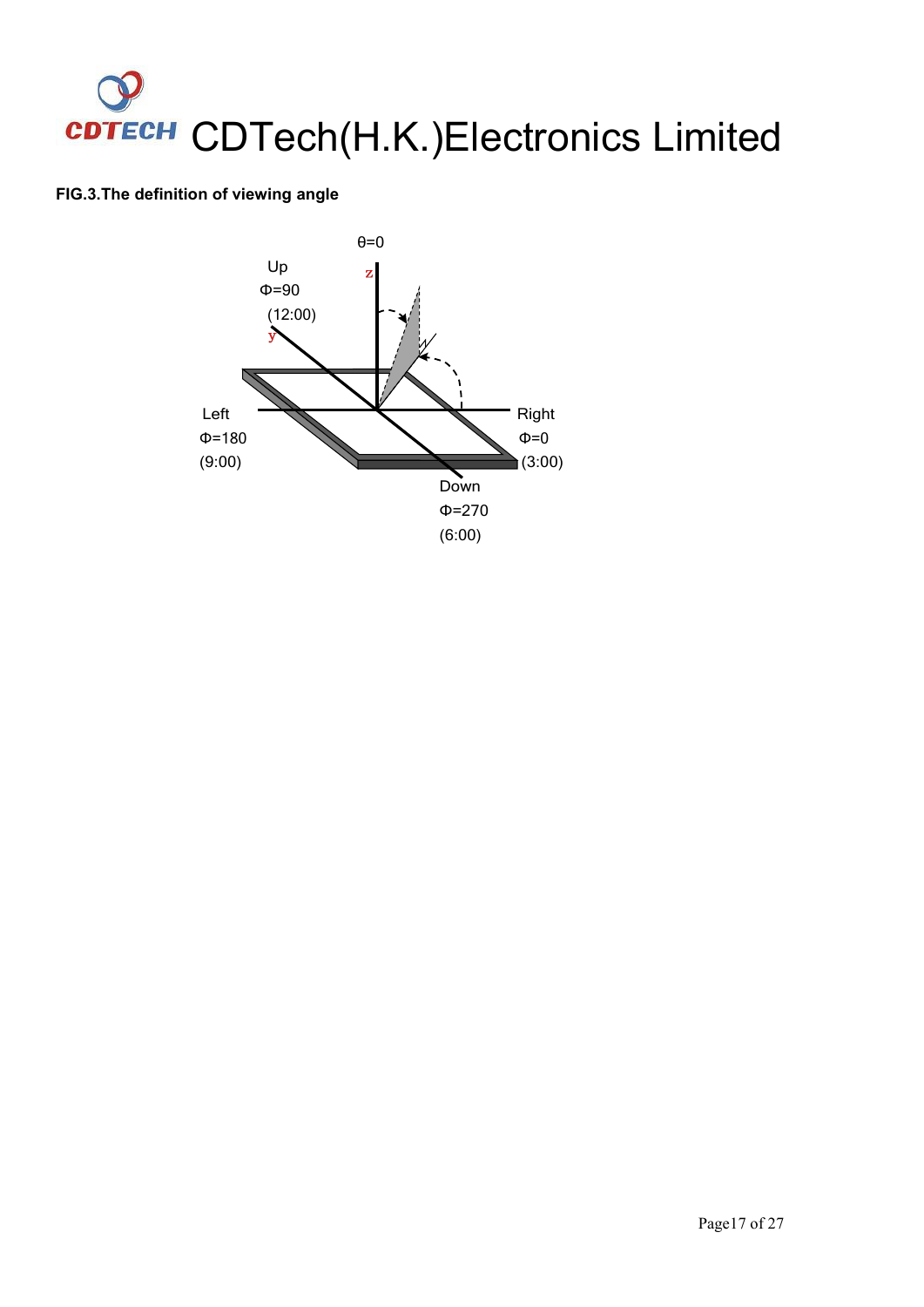## <span id="page-17-0"></span>**7. Environmental / Reliability Tests**

| <b>No</b>      | <b>Test Item</b>                                     | <b>Condition</b>                                                                                                                                                               | <b>Remarks</b>                                                                                 |
|----------------|------------------------------------------------------|--------------------------------------------------------------------------------------------------------------------------------------------------------------------------------|------------------------------------------------------------------------------------------------|
| $\mathbf{1}$   | <b>High Temperature</b><br>Operation                 | Ts= $+70^{\circ}$ C, 96hrs                                                                                                                                                     | Note 1<br>IEC60068-2-2,<br>GB2423. 2-89                                                        |
| $\overline{2}$ | Low Temperature<br>Operation                         | Ta= $-20^{\circ}$ C, 96hrs                                                                                                                                                     | Note 2 IEC60068-2-1<br>GB2423.1-89                                                             |
| 3              | <b>High Temperature</b><br>Storage                   | Ta= $+80^{\circ}$ C, 120hrs                                                                                                                                                    | IEC60068-2-2<br>GB2423. 2-89                                                                   |
| $\overline{4}$ | Low Temperature<br>Storage                           | Ta= $-30^{\circ}$ C, 120hrs                                                                                                                                                    | IEC60068-2-1<br>GB/T2423.1-89                                                                  |
| 5              | High Temperature &<br><b>Humidity Storage</b>        | Ta= $+60^{\circ}$ C, 90% RH max, 120 hours                                                                                                                                     | IEC60068-2-3<br>GB/T2423.3-2006                                                                |
| 6              | <b>Thermal Shock</b><br>(Non-operation)              | -20°C 30 min $\sim$ +60°C 30 min<br>Change time: 5min, 30 Cycle                                                                                                                | Start with cold<br>temperature, end with<br>high temperature<br>IEC60068-2-14,<br>GB2423.22-87 |
| $\overline{7}$ | <b>Static</b><br>Electro<br>Discharge<br>(Operation) | C=150pF, R=330 $\Omega$ , 5 points/panel<br>Air:±8KV, 5 times; Contact: ±4KV, 5<br>times; (Environment: $15^{\circ}$ C ~<br>$35^{\circ}$ C, $30\% \sim 60\%$ , 86Kpa ~ 106Kpa) | IEC61000-4-2<br>GB/T17626.2-1998                                                               |
| 8              | Vibration<br>(Non-operation)                         | Frequency range: 10~55Hz, Stroke:<br>1.mm Sweep: 10Hz~55Hz~10Hz<br>2 hours for each direction of X.Y.Z.<br>(package condition)                                                 | IEC60068-2-6<br>GB/T2423.5-1995                                                                |
| 9              | Shock (Non-operation)                                | 60G 6ms, $\pm$ X, $\pm$ Y, $\pm$ Z<br>3 times for each direction                                                                                                               | IEC60068-2-27<br>GB/T2423.5-1995                                                               |
| 10             | Package Drop Test                                    | Height: 80 cm, 1 corner, 3 edges,<br>6 surfaces                                                                                                                                | IEC60068-2-32<br>GB/T2423.8-1995                                                               |

Note:1. Ts is the temperature of panel's surface.

- 2. Ta is the ambient temperature of sample.
- 3. The size of sample is 5pcs.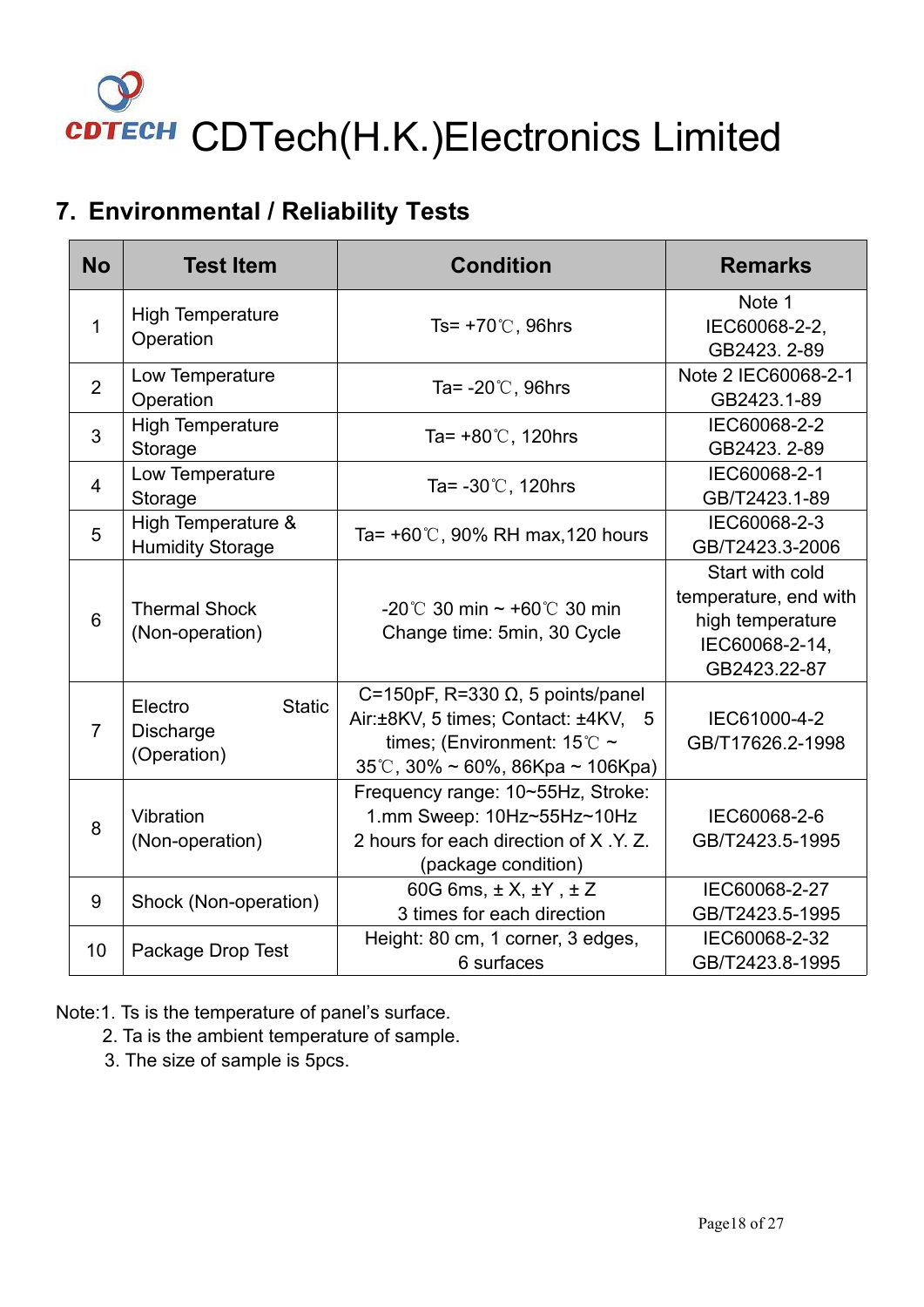# <span id="page-18-0"></span>**8. Mechanical Drawing**

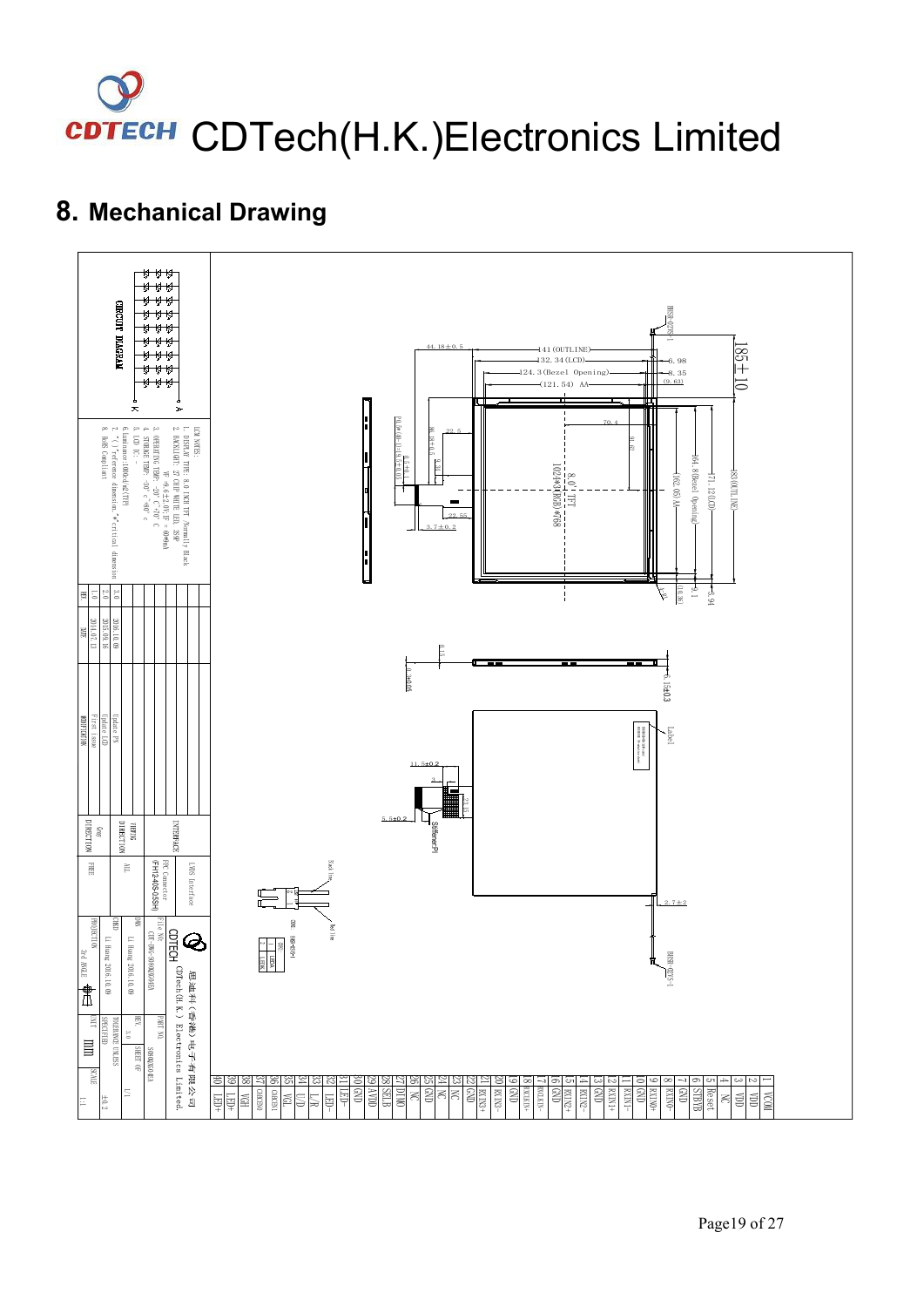## <span id="page-19-0"></span>**9. Packing**



- 1. Put module into tray cavity:
- 2. Tray stacking
- 3. Put 1 cardboard under the tray stack and 1 cardboard above:
- 4. Fix the cardboard to the tray stack with adhesive tape:
- 5. Put the tray stack into carton.
- 6. Carton sealing with adhesive tape.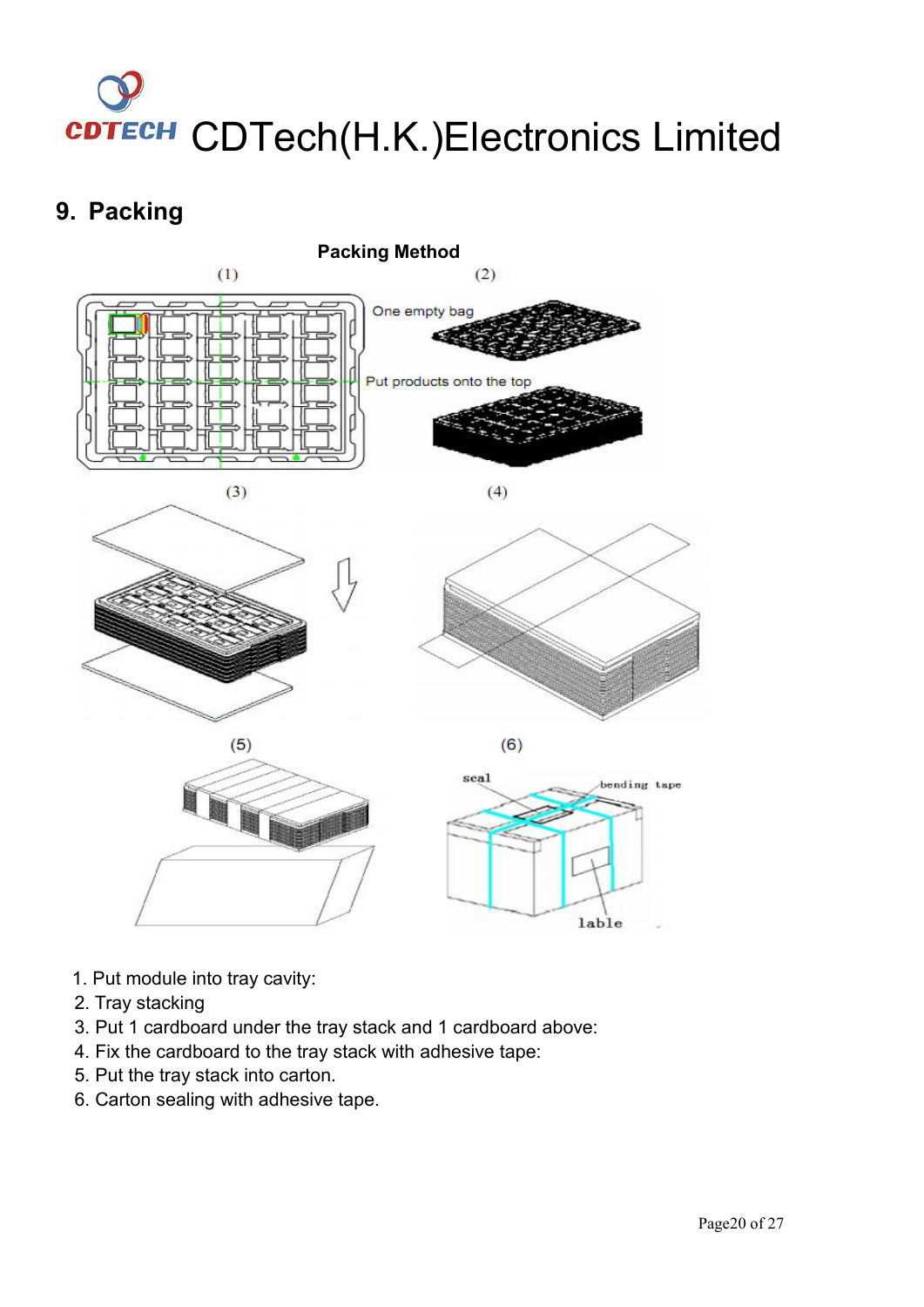# <span id="page-20-0"></span>**10. TFT-LCD Module Inspection Criteria**

## **10.1 Scope**

The incoming inspection standards shall be applied to  $TFT$  - LCD Modules (hereinafter Called "Modules") that supplied by CDTech Technology LTD.

## **10.2 Incoming Inspection**

The customer shall inspect the modules within twenty calendar days of the delivery date (the "inspection period) at its own cost. The result of the inspection (acceptance or rejection) shall be recorded in writing, and a copy of this writing will be promptly sent to The seller, If the results of the inspecting from buyer does not send to the seller within twenty Calendar days of the delivery date. The modules shall be regards as acceptance. Should the customer fail to notify the seller within the inspection period, the buyers Right to reject the modules shall be lapsed and the modules shall be deemed to have Been accepted by the buyer

## **10.3 Inspection Sampling**

- 3.1. Lot size: Quantity per shipment lot per model
- 3.2. Sampling type: Normal inspection, Single sampling
- 3.3. Inspection level: II
- 3.4. Sampling table: MIL-STD-105E
- 3.5. Acceptable quality level (AQL )
- Major defect: AQL=0.65 Minor defect: AQL=1.00

## **10.4 Inspection Conditions**

- 4.1 Ambient conditions:
- a. Temperature: Room temperature  $25±5^{\circ}$
- b. Humidity:  $(60 \pm 10)$  %RH
- c. Illumination: Single fluorescent lamp non-directive (300 to 700 Lux)
- 4.2 Viewing distance

The distance between the LCD and the inspector's eyes shall be at least  $35\pm5$  cm.

4.3 Viewing Angle

U/D: 45 ° /45°, L/R: 45° /45°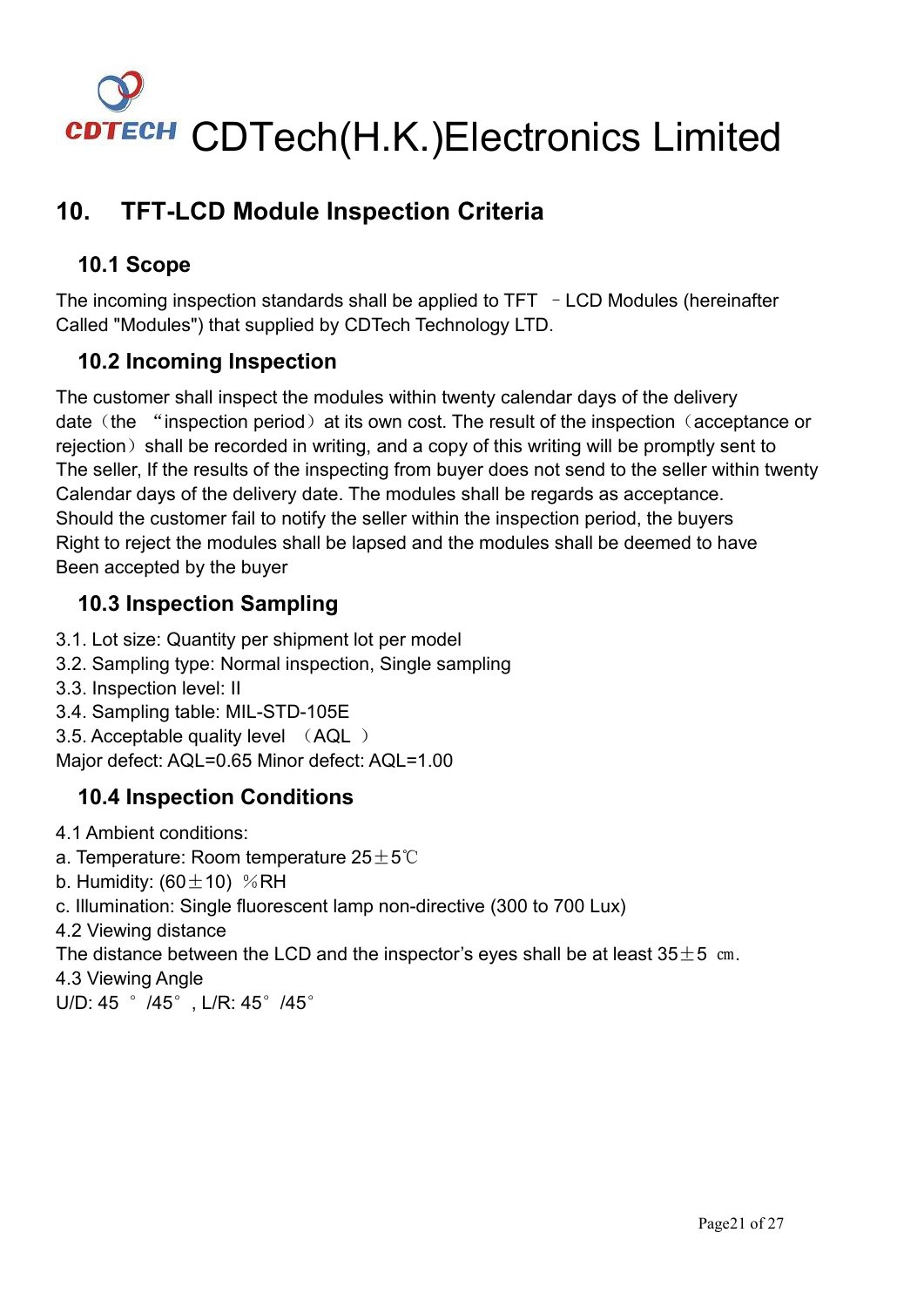

### **10.5 Inspection Criteria**

Defects are classified as major defects and minor defects according to the degree of Defectiveness defined herein.

| 10.5.1 Major defect |  |
|---------------------|--|
|---------------------|--|

| <b>Item No</b> | Items to be<br>inspected         | <b>Inspection Standard</b>                                                   |
|----------------|----------------------------------|------------------------------------------------------------------------------|
| 5.1.1          | <b>All functional</b><br>defects | 1) No display<br>2) Display abnormally<br>3) Short circuit<br>4) line defect |
| $\dot{5}$ .1.2 | <b>Missing</b>                   | <b>Missing function component</b>                                            |
| 5.1.3          | Crack                            | <b>Glass Crack</b>                                                           |

### **10.5.2 Minor defect**

| <b>Item No</b><br>Items to be inspected                                                            | <b>Inspection standard</b>                            |                            |  |
|----------------------------------------------------------------------------------------------------|-------------------------------------------------------|----------------------------|--|
| <b>Spot Defect</b><br><b>Including Black</b><br>5.2.1<br>spot White spot<br><b>Pinhole Foreign</b> | For dark/white spot is defined<br>$\varphi = (x+y)/2$ |                            |  |
| particle                                                                                           | Size $\varphi$ (mm)                                   | <b>Acceptable Quantity</b> |  |
| <b>Polarizer dirt</b>                                                                              | $\varphi \leq 0.2$                                    | Ignore                     |  |
|                                                                                                    | $0.2 < \phi \leq 0.5$                                 | 3                          |  |
|                                                                                                    | $0.5 < \Phi$                                          | <b>Not allowed</b>         |  |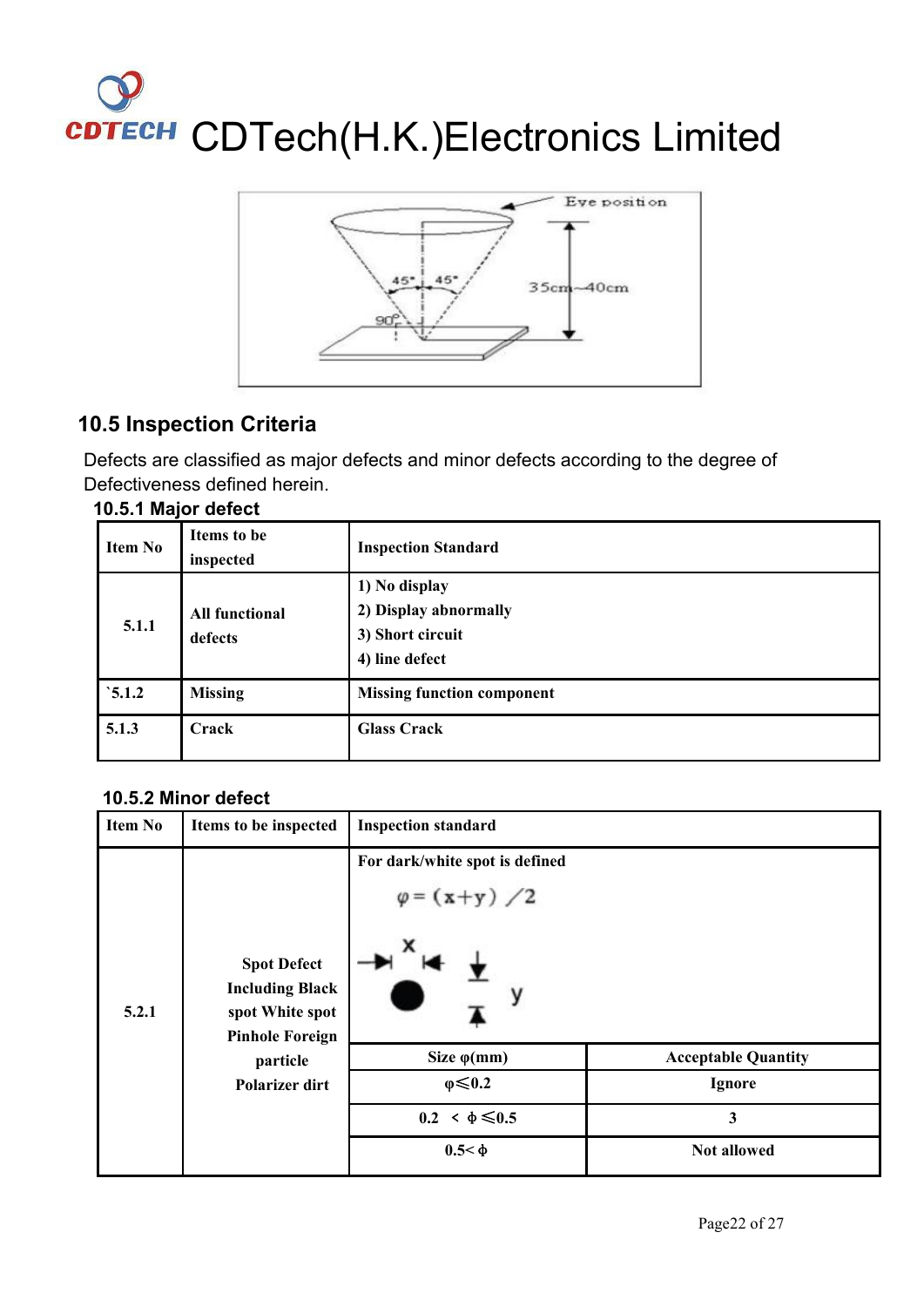|                             |                                                   | Define:                                                                                            |                            |                            |  |  |  |
|-----------------------------|---------------------------------------------------|----------------------------------------------------------------------------------------------------|----------------------------|----------------------------|--|--|--|
|                             |                                                   | Width<br>Length                                                                                    |                            |                            |  |  |  |
| <b>Line Defect</b><br>5.2.2 | <b>Including Black line</b><br>White line Scratch | Width(mm) Length(mm)                                                                               | <b>Acceptable Quantity</b> |                            |  |  |  |
|                             |                                                   | $W \le 0.05$                                                                                       |                            | <b>Ignore</b>              |  |  |  |
|                             |                                                   | $0.05 \le W \le 0.1$<br>$L \le 2.5$                                                                |                            | $\mathbf{3}$               |  |  |  |
|                             |                                                   | $0.1 < W$ , or L>2.5                                                                               |                            | <b>Not allowed</b>         |  |  |  |
|                             |                                                   | $Size\varphi(mm)$                                                                                  |                            | <b>Acceptable Quantity</b> |  |  |  |
|                             |                                                   | $\phi \leq 0.2$                                                                                    |                            | <b>Ignore</b>              |  |  |  |
| 5.2.3                       | <b>Polarizer</b>                                  | $0.2 < \phi \leq 0.3$                                                                              | $\overline{2}$             |                            |  |  |  |
|                             | Dent/Bubble                                       | $0.3 < \phi \leq 0.5$                                                                              | $\mathbf{1}$               |                            |  |  |  |
|                             |                                                   | $0.5 < \Phi$                                                                                       | Not allowed                |                            |  |  |  |
|                             |                                                   | <b>Total QTY</b><br><b>Bright and Black dot define:</b>                                            |                            | $\mathbf{3}$               |  |  |  |
|                             |                                                   | 亮點<br>and                                                                                          |                            |                            |  |  |  |
| 5.2.4                       | <b>Electrical Dot</b><br><b>Defect</b>            |                                                                                                    |                            |                            |  |  |  |
|                             |                                                   | <b>Two Adjacent Dot</b><br>Inspection pattern: Full white. Full black. Red. green and blue screens |                            |                            |  |  |  |
|                             |                                                   |                                                                                                    |                            | <b>Acceptable Quantity</b> |  |  |  |
|                             |                                                   | Item                                                                                               | $\mathbf 0$<br>$\mathbf I$ | <b>Note</b>                |  |  |  |
|                             |                                                   | <b>Black dot defect</b>                                                                            | $\mathbf{2}$               | $\phi \leq 0.15$           |  |  |  |
|                             |                                                   | Bright dot defect                                                                                  | $\mathbf{1}$               | (5mm≤Distance)             |  |  |  |
|                             |                                                   | <b>Total Dot</b>                                                                                   | $\mathbf{1}$               |                            |  |  |  |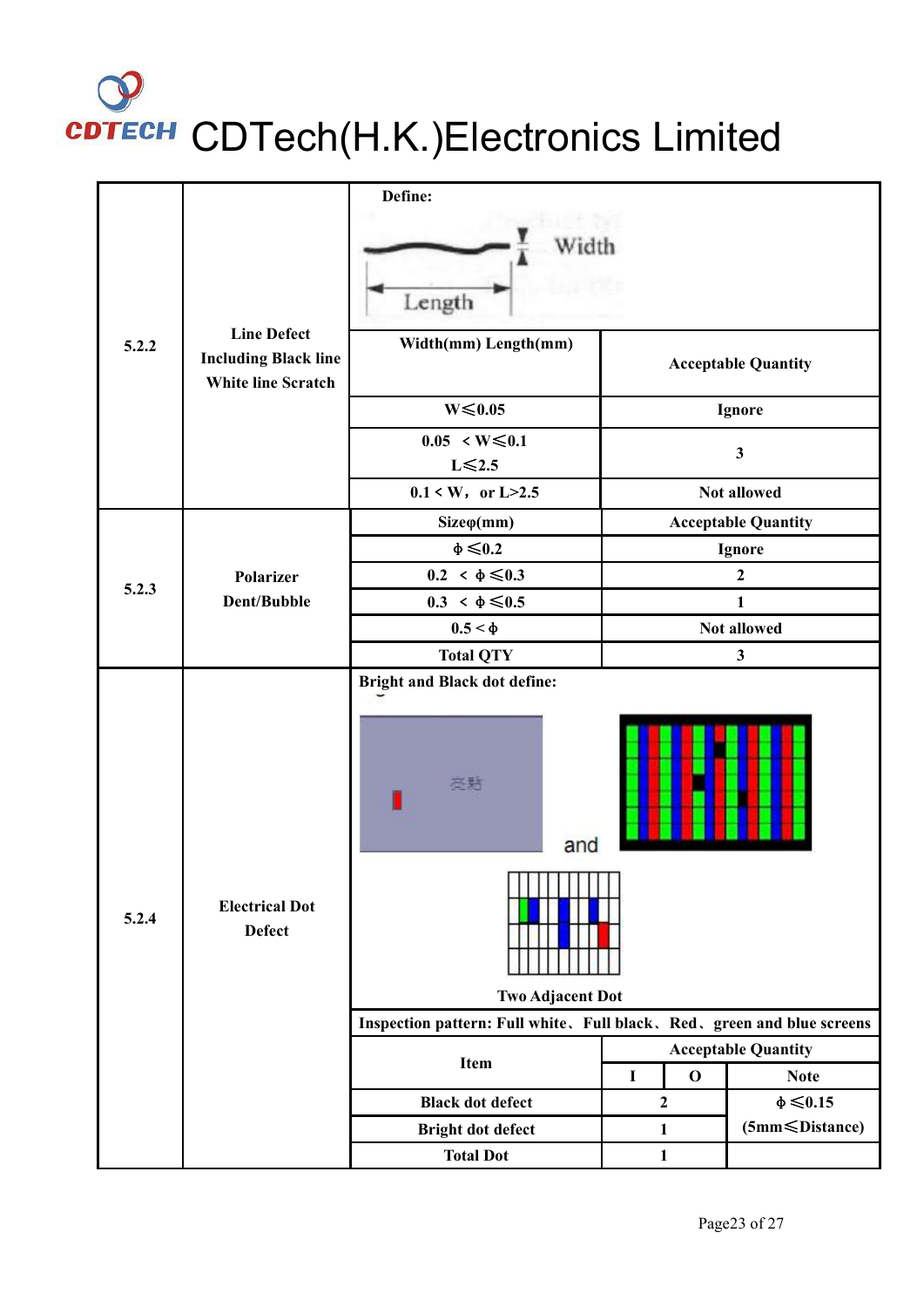|       |                     | 1.Corner Fragment:            |                              |
|-------|---------------------|-------------------------------|------------------------------|
|       |                     | Size(mm)                      | <b>Acceptable Quantity</b>   |
|       |                     | $X \leq 3$ mm<br>$Y \le 1$ mm | Ignore<br>T: Glass thickness |
|       |                     | $Z \leq T$                    | X: Length                    |
|       |                     |                               | Y: Width                     |
| 5.2.5 | <b>Glass defect</b> |                               | Z: thickness                 |
|       |                     | 2. Side Fragment:             |                              |
|       |                     | Size(mm)                      | <b>Acceptable Quantity</b>   |
|       |                     | $X \leqslant 5.0$ mm          | T: Glass thickness           |
|       |                     | $Y \le 1$ mm                  | X: Length                    |
|       |                     | $Z \leq T$                    | Y: Width                     |
|       |                     |                               | Z: thickness                 |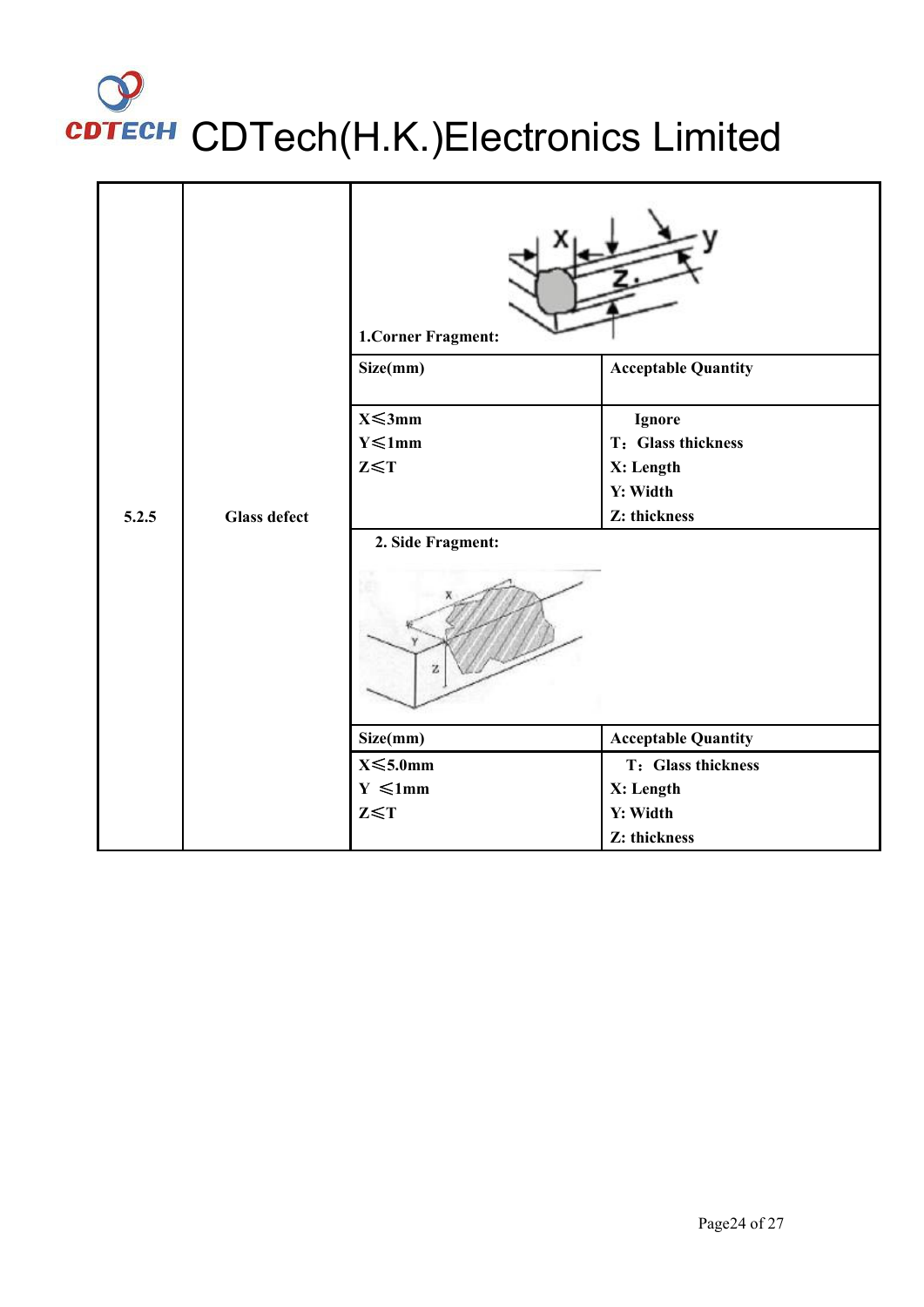

- Note: 1). Dot defect is defined as the defective area of the dot area is larger than 50% of the dot area.
	- 2). The distance between two bright dot defects (red, green, blue, and white) should be larger than 15mm.
	- 3). The distance between black dot defects or black and bright dot defects should be more than 5mm apart.<br>4). Polarizer bubble is defined as the bubble appears on active display area. The
	- defect of polarizer bubble shall be ignored if the polarizer bubble appears on the outside of active display area.

### **10.6 Mechanics specification**

As for the outside dimension, weight of the modules, please refer to product specification For more details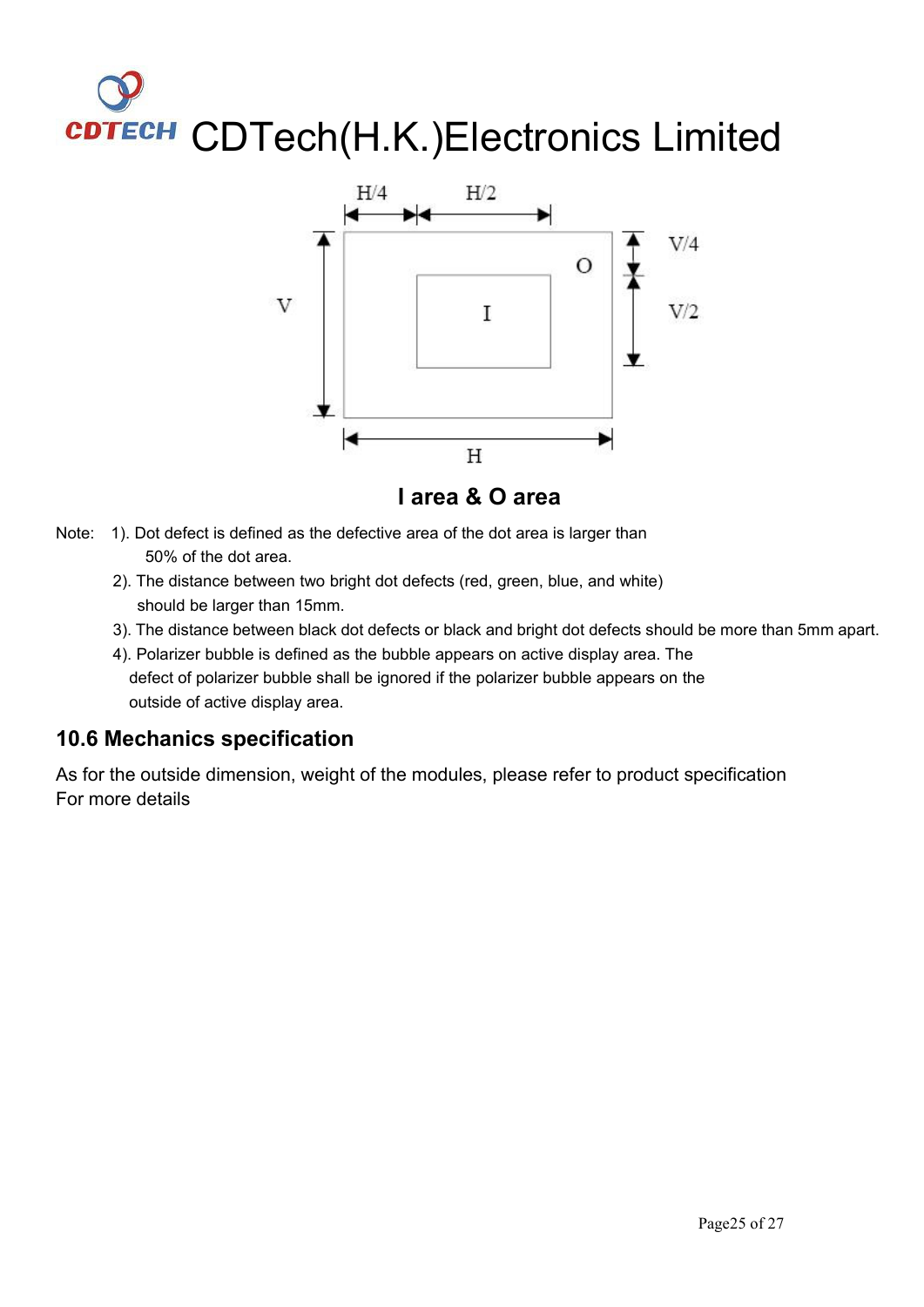## <span id="page-25-0"></span>11. **Precautions for Use of LCD modules**

## **11.1 Handling Precautions**

11.1.1. The display panel is made of glass. Do not subject it to a mechanical shock by dropping it from a high place, etc.

11.1.2. If the display panel is damaged and the liquid crystal substance inside it leaks out, be sure not to get any in your mouth, if the substance comes into contact with your skin or clothes, promptly wash it off using soap and water.

11.1.3. Do not apply excessive force to the display surface or the adjoining areas since this may cause the color tone to vary.

11.1.4. The polarizer covering the display surface of the LCD module is soft and easily scratched. Handle this polarizer carefully.

11.1.5. If the display surface is contaminated, breathe on the surface and gently wipe it with a soft dry cloth. If still not completely clear, moisten cloth with one of the following solvents:

- Isopropyl alcohol
- Ethyl alcohol

Solvents other than those mentioned above may damage the polarizer. Especially, do not use the following:

- $-$  Water
- $-$  Ketene
- $-$  Aromatic solvents

11.1.6. Do not attempt to disassemble the LCD Module.

- 11.1.7. If the logic circuit power is off, do not apply the input signals.
- 11.1.8. To prevent destruction of the elements by static electricity, be careful to maintain an optimum work environment.
- 11.1.8.1. Be sure to ground the body when handling the LCD Modules.
- 11.1.8.2. Tools required for assembly, such as soldering irons, must be properly ground.
- 11.1.8.3. To reduce the amount of static electricity generated, do not conduct assembly and other work under dry conditions.
- 11.1.8.4. The LCD Module is coated with a film to protect the display surface. Be care when peeling off this protective film since static electricity may be generated.

### **11.2 Storage Precautions**

11.2.1. When storing the LCD modules, avoid exposure to direct sunlight or to the light of fluorescent lamps.

11.2.2. The LCD modules should be stored under the storage temperature range If the LCD modules will be stored for a long time, the recommend condition is:

Temperature :  $0^{\circ}\text{C}$   $\sim$  40°C Relatively humidity: ≤80%

11.2.3. The LCD modules should be stored in the room without acid, alkali and harmful gas.